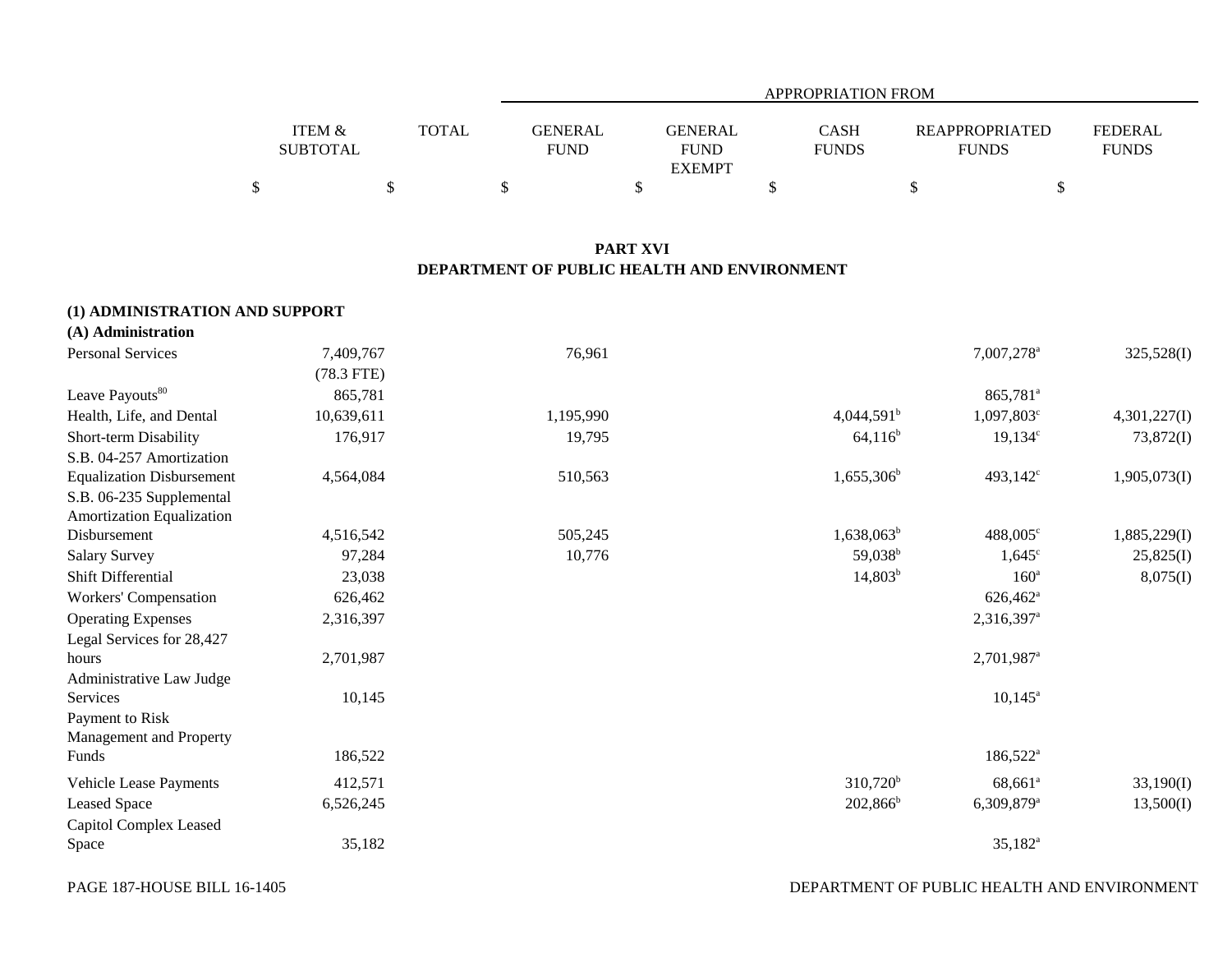|                                 |                                      |              |                               |                                                | APPROPRIATION FROM          |                                       |                                |
|---------------------------------|--------------------------------------|--------------|-------------------------------|------------------------------------------------|-----------------------------|---------------------------------------|--------------------------------|
|                                 | <b>ITEM &amp;</b><br><b>SUBTOTAL</b> | <b>TOTAL</b> | <b>GENERAL</b><br><b>FUND</b> | <b>GENERAL</b><br><b>FUND</b><br><b>EXEMPT</b> | <b>CASH</b><br><b>FUNDS</b> | <b>REAPPROPRIATED</b><br><b>FUNDS</b> | <b>FEDERAL</b><br><b>FUNDS</b> |
|                                 | \$<br>\$                             |              | \$                            | \$                                             | \$                          | \$<br>\$                              |                                |
|                                 |                                      |              |                               |                                                |                             |                                       |                                |
| Payments to OIT                 | 7,530,731                            |              | 1,780,270                     |                                                |                             | $5,750,461$ <sup>a</sup>              |                                |
| <b>CORE Operations</b>          | 567,559                              |              | 29,466                        |                                                |                             | 538,093 <sup>a</sup>                  |                                |
| Utilities                       | 563,651                              |              |                               |                                                | $161,324^b$                 | 390,727 <sup>a</sup>                  | 11,600(I)                      |
| <b>Building Maintenance and</b> |                                      |              |                               |                                                |                             |                                       |                                |
| Repair                          | 642,271                              |              |                               |                                                |                             | $642,271^a$                           |                                |
| Reimbursement for               |                                      |              |                               |                                                |                             |                                       |                                |
| Members of the State Board      |                                      |              |                               |                                                |                             |                                       |                                |
| of Health                       | 4,500                                |              | 4,500                         |                                                |                             |                                       |                                |
| <b>Indirect Cost Assessment</b> | 427,200                              |              |                               |                                                | $143,000$ <sup>d</sup>      | $103,700^{\circ}$                     | 180,500(I)                     |
|                                 | 50,844,447                           |              |                               |                                                |                             |                                       |                                |

<sup>a</sup> Of these amounts, an estimated \$26,839,540 shall be from departmental indirect cost recoveries or the Indirect Costs Excess Recovery Fund created in Section 24-75-1401 (2), C.R.S., \$555,565 shall be from statewide indirect cost recoveries or the Indirect Costs Excess Recovery Fund created in Section 24-75-1401 (2), C.R.S., \$24,901 shall be from Medicaid funds transferred from the Transfers to Department of Public Health and Environment for Facility for Survey and Certification line item in the Department of Health Care Policy and Financing, and \$30,000 shall be from various sources of reappropriated funds.

<sup>b</sup> Of these amounts, an estimated \$750,000 shall be from the Department of Public Health and Environment subaccount of the AIR Account of the Highway Users Tax Fund established in Section 42-3-304 (18) (c), C.R.S., an estimated \$24,058 shall be from the Marijuana Tax Cash Fund created in Section 39-28.8-501 (1), C.R.S., an estimated \$5,064 shall be from the Oil and Gas Conservation and Environmental Response Fund created in Section 34-60-122 (5), C.R.S., and an estimated \$7,371,705 shall be from various sources of cash funds.

c Of these amounts, an estimated \$1,381,998 shall be from departmental indirect cost recoveries or the Indirect Costs Excess Recovery Fund created in Section 24-75-1401 (2) , C.R.S., \$697,731 shall be from Medicaid funds transferred from the Transfer to Department of Public Health and Environment for Facility for Survey and Certification line item in the Department of Health Care Policy and Financing, and an estimated \$20,000 shall be from the Local Government Severance Tax Fund created in Section 39-29-110 (1) (a) (I), C.R.S., and transferred from the Local Government Mineral and Energy Impact Grants and Disbursements line item in the Department of Local Affairs.

<sup>d</sup> Of this amount, an estimated \$25,000 shall be from the Department of Public Health and Environment subaccount of the AIR Account of the Highway Users Tax Fund established in Section 42-3-304 (18) (c), C.R.S., and \$118,000 shall be from various sources of cash funds.

<sup>e</sup> Of this amount, \$100,000 shall be transferred from the Prevention Services Division within this department, and \$3,700 shall be from Medicaid funds transferred from the Transfer to Department of Public Health and Environment for Facility for Survey and Certification line item in the Department of Health Care Policy and Financing.

#### **(B) Office of Health Equity**

| Program Costs | 362,979     | 66,063 | 296,916 <sup>a</sup> |
|---------------|-------------|--------|----------------------|
|               | $(4.3$ FTE) |        |                      |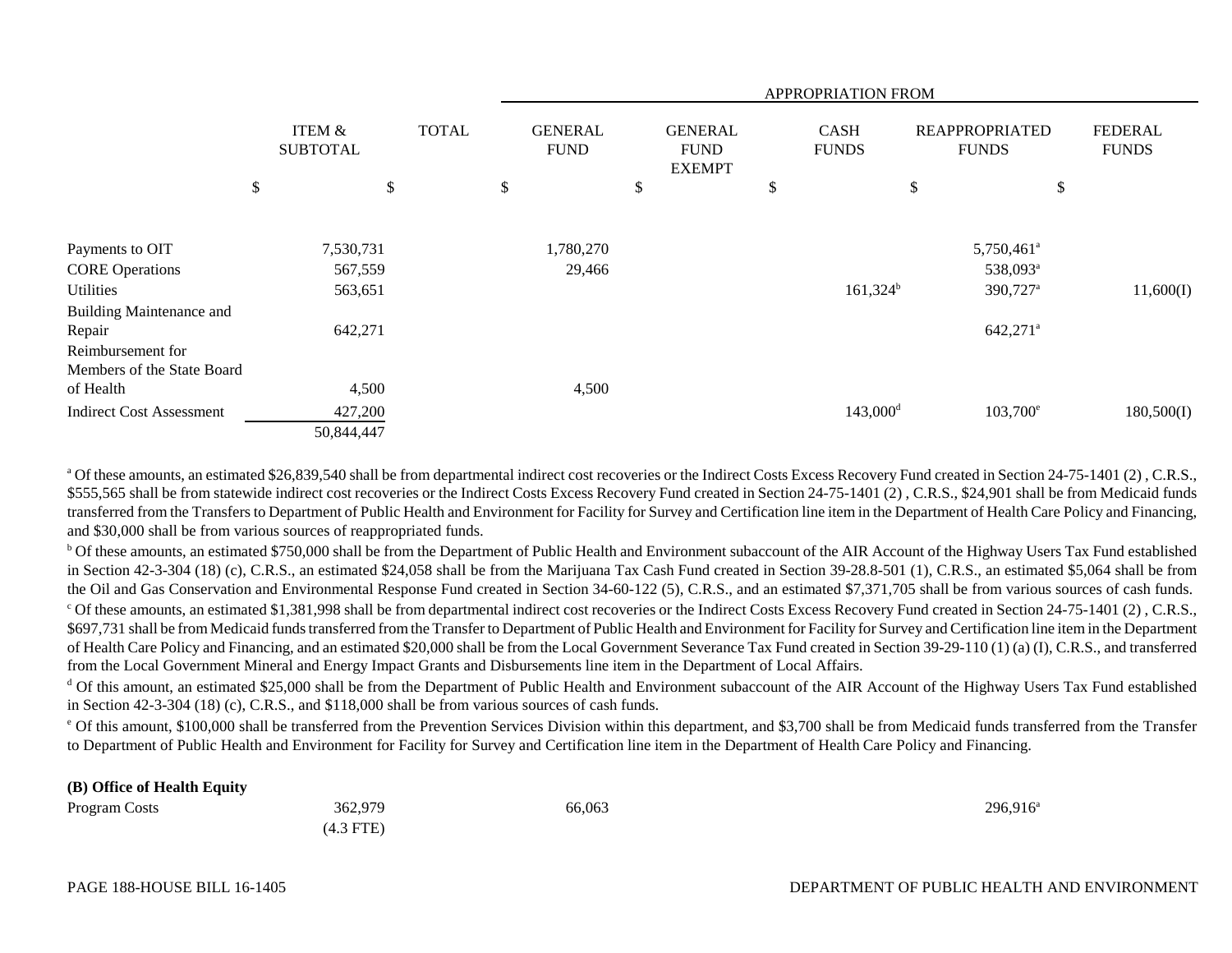|                                                                                                                                                                                                                                                                                             |                           |              |                               |                                                | APPROPRIATION FROM          |                                       |                                |
|---------------------------------------------------------------------------------------------------------------------------------------------------------------------------------------------------------------------------------------------------------------------------------------------|---------------------------|--------------|-------------------------------|------------------------------------------------|-----------------------------|---------------------------------------|--------------------------------|
|                                                                                                                                                                                                                                                                                             | ITEM &<br><b>SUBTOTAL</b> | <b>TOTAL</b> | <b>GENERAL</b><br><b>FUND</b> | <b>GENERAL</b><br><b>FUND</b><br><b>EXEMPT</b> | <b>CASH</b><br><b>FUNDS</b> | <b>REAPPROPRIATED</b><br><b>FUNDS</b> | <b>FEDERAL</b><br><b>FUNDS</b> |
|                                                                                                                                                                                                                                                                                             | $\boldsymbol{\mathsf{S}}$ | $\$$         | \$                            | $\$$                                           | \$                          | $\$$                                  | \$                             |
|                                                                                                                                                                                                                                                                                             |                           |              |                               |                                                |                             |                                       |                                |
| <b>Health Disparities Grants</b>                                                                                                                                                                                                                                                            | 3,607,585<br>3,970,564    |              |                               |                                                | 490,657 <sup>b</sup>        | 3,116,928 <sup>a</sup>                |                                |
| <sup>a</sup> These amounts are transferred from the Prevention Services Division within this department.                                                                                                                                                                                    |                           |              |                               |                                                |                             |                                       |                                |
| <sup>b</sup> This amount shall be from the Health Disparities Grant Program Fund created in Section 24-22-117 (2) (f) (I), C.R.S.                                                                                                                                                           |                           |              |                               |                                                |                             |                                       |                                |
| (C) Office of Planning, Partnerships, and Improvement                                                                                                                                                                                                                                       |                           |              |                               |                                                |                             |                                       |                                |
| Assessment, Planning, and                                                                                                                                                                                                                                                                   |                           |              |                               |                                                |                             |                                       |                                |
| <b>Support Program</b>                                                                                                                                                                                                                                                                      | 549,469                   |              | 330,569                       |                                                |                             |                                       | 218,900(I)                     |
|                                                                                                                                                                                                                                                                                             | $(8.4$ FTE)               |              |                               |                                                |                             |                                       |                                |
| Distributions to Local                                                                                                                                                                                                                                                                      |                           |              |                               |                                                |                             |                                       |                                |
| <b>Public Health Agencies</b>                                                                                                                                                                                                                                                               | 8,794,812<br>9,344,281    |              | 7,027,228                     |                                                | 1,767,584 <sup>a</sup>      |                                       |                                |
| <sup>a</sup> This amount shall be from the Public Health Services Support Fund created in Section 25-1-512 (2), C.R.S.                                                                                                                                                                      |                           |              |                               |                                                |                             |                                       |                                |
|                                                                                                                                                                                                                                                                                             |                           | 64,159,292   |                               |                                                |                             |                                       |                                |
| (2) CENTER FOR HEALTH AND ENVIRONMENTAL INFORMATION                                                                                                                                                                                                                                         |                           |              |                               |                                                |                             |                                       |                                |
| (A) Administration and Support                                                                                                                                                                                                                                                              |                           |              |                               |                                                |                             |                                       |                                |
| Program Costs                                                                                                                                                                                                                                                                               | 479,445                   |              | 35,354                        |                                                | $167,063^a$                 |                                       | 277,028(I)                     |
|                                                                                                                                                                                                                                                                                             | $(3.8$ FTE)               |              |                               |                                                |                             |                                       |                                |
| <sup>a</sup> Of this amount, an estimated \$106,658 shall be from the Vital Statistics Records Cash Fund created in Section 25-2-121 (2) (b) (I), C.R.S., and an estimated \$60,405 shall be from the<br>Medical Marijuana Program Cash Fund created in Section 25-1.5-106 (16) (a), C.R.S. |                           |              |                               |                                                |                             |                                       |                                |
| (B) Health Statistics and Vital Records                                                                                                                                                                                                                                                     |                           |              |                               |                                                |                             |                                       |                                |
| <b>Personal Services</b>                                                                                                                                                                                                                                                                    | 3,817,615<br>$(47.7$ FTE) |              |                               |                                                | 2,432,728 <sup>a</sup>      | $5,887^b$                             | 1,379,000(I)                   |
|                                                                                                                                                                                                                                                                                             |                           |              |                               |                                                |                             |                                       |                                |

# PAGE 189-HOUSE BILL 16-1405

# DEPARTMENT OF PUBLIC HEALTH AND ENVIRONMENT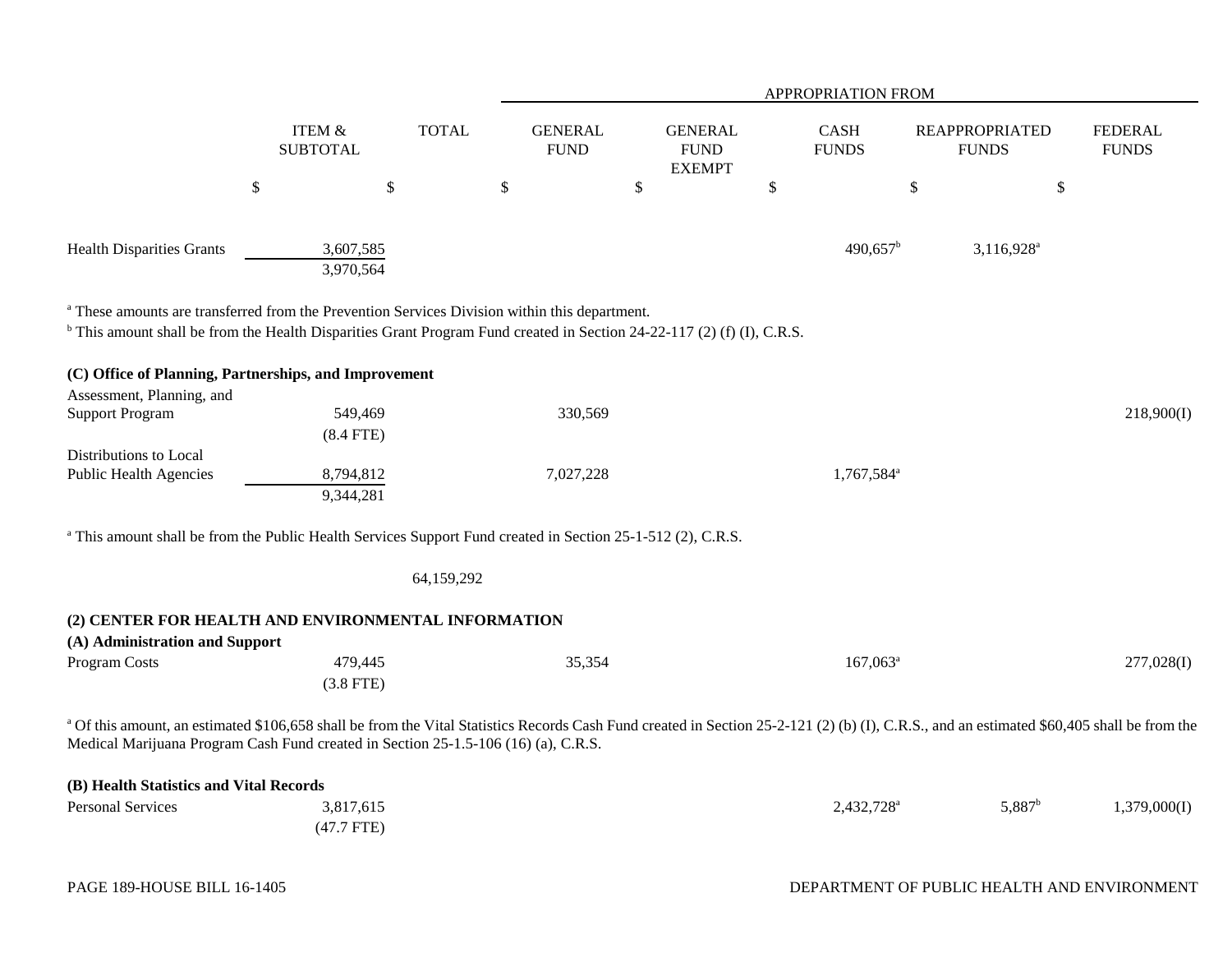|                           |                               |              | <b>APPROPRIATION FROM</b>     |  |                                                |   |                             |                                |        |                                |  |
|---------------------------|-------------------------------|--------------|-------------------------------|--|------------------------------------------------|---|-----------------------------|--------------------------------|--------|--------------------------------|--|
|                           | <b>ITEM &amp;</b><br>SUBTOTAL | <b>TOTAL</b> | <b>GENERAL</b><br><b>FUND</b> |  | <b>GENERAL</b><br><b>FUND</b><br><b>EXEMPT</b> |   | <b>CASH</b><br><b>FUNDS</b> | REAPPROPRIATED<br><b>FUNDS</b> |        | <b>FEDERAL</b><br><b>FUNDS</b> |  |
|                           | \$                            | D            | \$                            |  |                                                | Φ |                             |                                | ¢<br>Φ |                                |  |
| <b>Operating Expenses</b> | 456,394<br>4,274,009          |              |                               |  |                                                |   | $262,794^{\circ}$           |                                |        | 193,600(I)                     |  |

<sup>a</sup> Of these amounts, an estimated \$1,973,638 shall be from the Vital Statistics Records Cash Fund created in Section 25-2-121 (2) (b) (I), C.R.S., an estimated \$366,942 shall be from the Tobacco Education Programs Fund created in Section 24-22-117 (2) (c) (I), C.R.S., \$238,000 shall be from the Marijuana Tax Cash Fund created in Section 39-28.8-501 (1), C.R.S., and \$116,942 shall be from the Prevention, Early Detection, and Treatment Fund created in Section 24-22-117 (2) (d) (I), C.R.S. The Tobacco Education Programs Fund and the Prevention, Early Detection, and Treatment Fund consist of revenues from additional state cigarette and tobacco taxes imposed pursuant to Section 21 of Article X of the State Constitution. Appropriations from this fund do not constitute fiscal year spending for the purposes of Section 20 of Article X of the State Constitution.

<sup>b</sup> This amount shall be from Medicaid funds transferred from the Transfer to the Department of Public Health and Environment for Prenatal Statistical Information line item in the Department of Health Care Policy and Financing.

| (C) Medical Marijuana Registry |           |                        |
|--------------------------------|-----------|------------------------|
| <b>Personal Services</b>       | 1.552.713 | 1,552,713 <sup>a</sup> |
|                                |           | $(18.6$ FTE)           |
| <b>Operating Expenses</b>      | 121,228   | $121,228^a$            |
|                                | . 673.941 |                        |

<sup>a</sup> These amounts shall be from the Medical Marijuana Program Cash Fund created in Section 25-1.5-106 (16) (a), C.R.S.

| (D) Health Data Programs and Information |              |         |                   |              |
|------------------------------------------|--------------|---------|-------------------|--------------|
| <b>Cancer Registry</b>                   | 1,202,637    | 213,828 |                   | 988,809(I)   |
|                                          | $(10.2$ FTE) |         |                   |              |
| <b>Birth Defects Monitoring</b>          |              |         |                   |              |
| and Prevention Program                   | 1,461,054    | 123,073 | $153,700^{\rm a}$ | 1,184,281(I) |
|                                          | $(12.6$ FTE) |         |                   |              |
| <b>Health Information</b>                |              |         |                   |              |
| Exchange                                 | 453,516      | 453,516 |                   |              |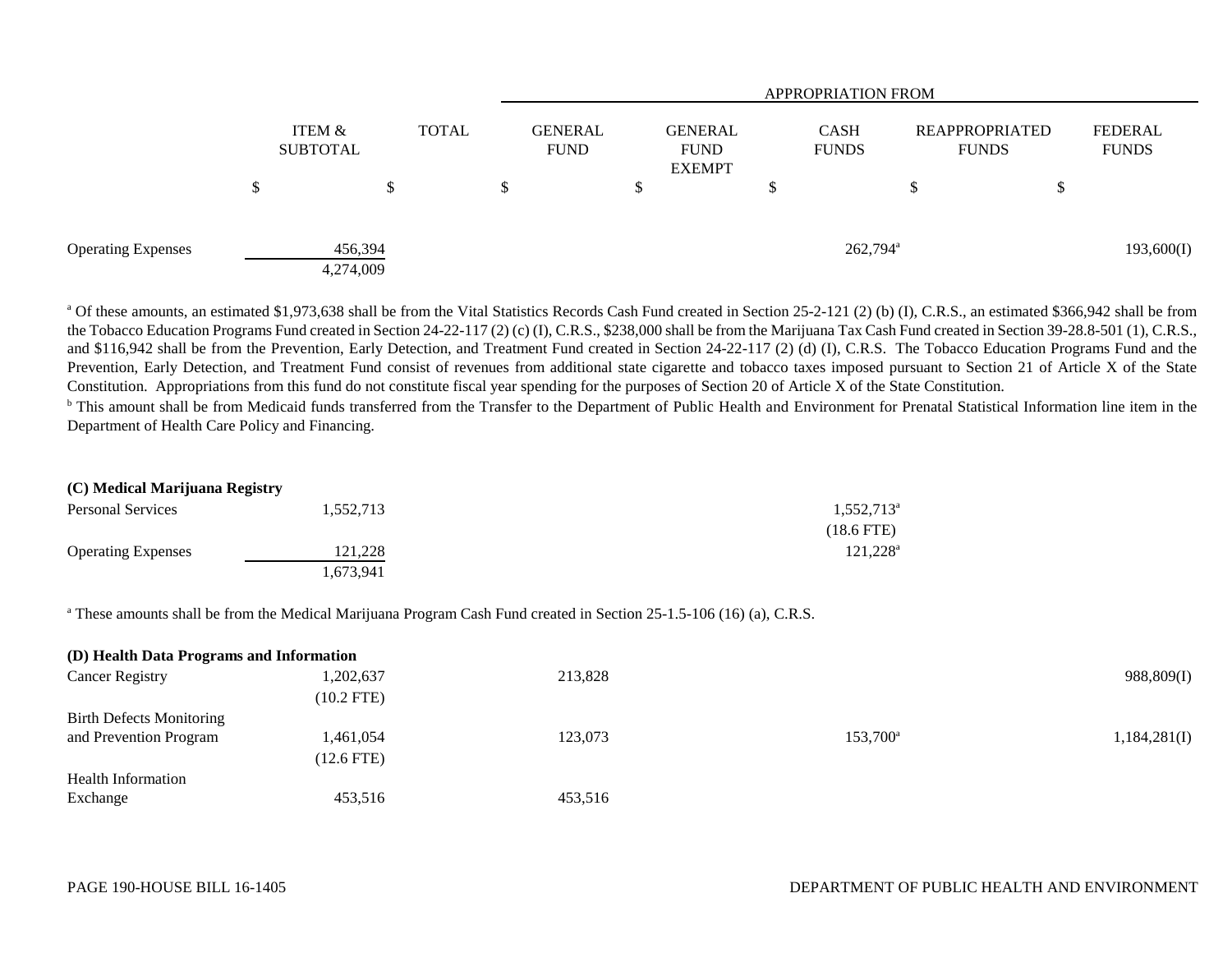|                                                                                                                               |                           |              |                               |                                                | APPROPRIATION FROM                          |                                       |                                |
|-------------------------------------------------------------------------------------------------------------------------------|---------------------------|--------------|-------------------------------|------------------------------------------------|---------------------------------------------|---------------------------------------|--------------------------------|
|                                                                                                                               | ITEM &<br><b>SUBTOTAL</b> | <b>TOTAL</b> | <b>GENERAL</b><br><b>FUND</b> | <b>GENERAL</b><br><b>FUND</b><br><b>EXEMPT</b> | CASH<br><b>FUNDS</b>                        | <b>REAPPROPRIATED</b><br><b>FUNDS</b> | <b>FEDERAL</b><br><b>FUNDS</b> |
|                                                                                                                               | $\mathbb{S}$              | $\mathbb{S}$ | \$                            | $\boldsymbol{\mathsf{S}}$                      | $\boldsymbol{\mathsf{S}}$                   | $\mathbb{S}$                          | $\$$                           |
| <b>Electronic Health Records</b><br>for Local Public Health<br>Agencies                                                       | 1,163,978<br>4,281,185    |              | 1,163,978                     |                                                |                                             |                                       |                                |
| <sup>a</sup> This amount shall be from the Vital Statistics Records Cash Fund created in Section 25-2-121 (2) (b) (I), C.R.S. |                           |              |                               |                                                |                                             |                                       |                                |
| (E) Indirect Cost<br><b>Assessment</b>                                                                                        | 2,311,100                 |              |                               |                                                | 1,004,000 <sup>a</sup>                      |                                       | 1,307,100(I)                   |
| <sup>a</sup> This amount shall be from various sources of cash funds.                                                         |                           |              |                               |                                                |                                             |                                       |                                |
|                                                                                                                               |                           | 13,019,680   |                               |                                                |                                             |                                       |                                |
| (3) LABORATORY SERVICES                                                                                                       |                           |              |                               |                                                |                                             |                                       |                                |
| Director's Office                                                                                                             | 1,060,425<br>$(13.3$ FTE) |              | 385,855                       |                                                | 465,667 <sup>a</sup>                        | $138,346^b$                           | 70,557(I)                      |
| Chemistry and<br>Microbiology Personal                                                                                        |                           |              |                               |                                                |                                             |                                       |                                |
| Services                                                                                                                      | 4,689,719                 |              | 412,833                       |                                                | 2,531,580 <sup>c</sup>                      | $152,706^{\rm d}$                     | 1,592,600(I)                   |
|                                                                                                                               |                           |              | $(5.5$ FTE)                   |                                                | $(25.2$ FTE)                                | $(2.1$ FTE)                           | $(16.4$ FTE)                   |
| Chemistry and<br>Microbiology Operating                                                                                       |                           |              |                               |                                                |                                             |                                       |                                |
| Expenses<br>Certification                                                                                                     | 4,295,968                 |              | 321,389                       |                                                | $2,930,203^{\circ}$<br>899,691 <sup>e</sup> | $179,676$ <sup>d</sup>                | 864,700(I)<br>189,700(I)       |
|                                                                                                                               | 1,089,391<br>$(14.5$ FTE) |              |                               |                                                |                                             |                                       |                                |
| <b>Indirect Cost Assessment</b>                                                                                               | 2,405,700                 |              |                               |                                                | $1,677,000$ <sup>f</sup>                    |                                       | 728,700(I)                     |
|                                                                                                                               |                           |              |                               |                                                |                                             |                                       |                                |

13,541,203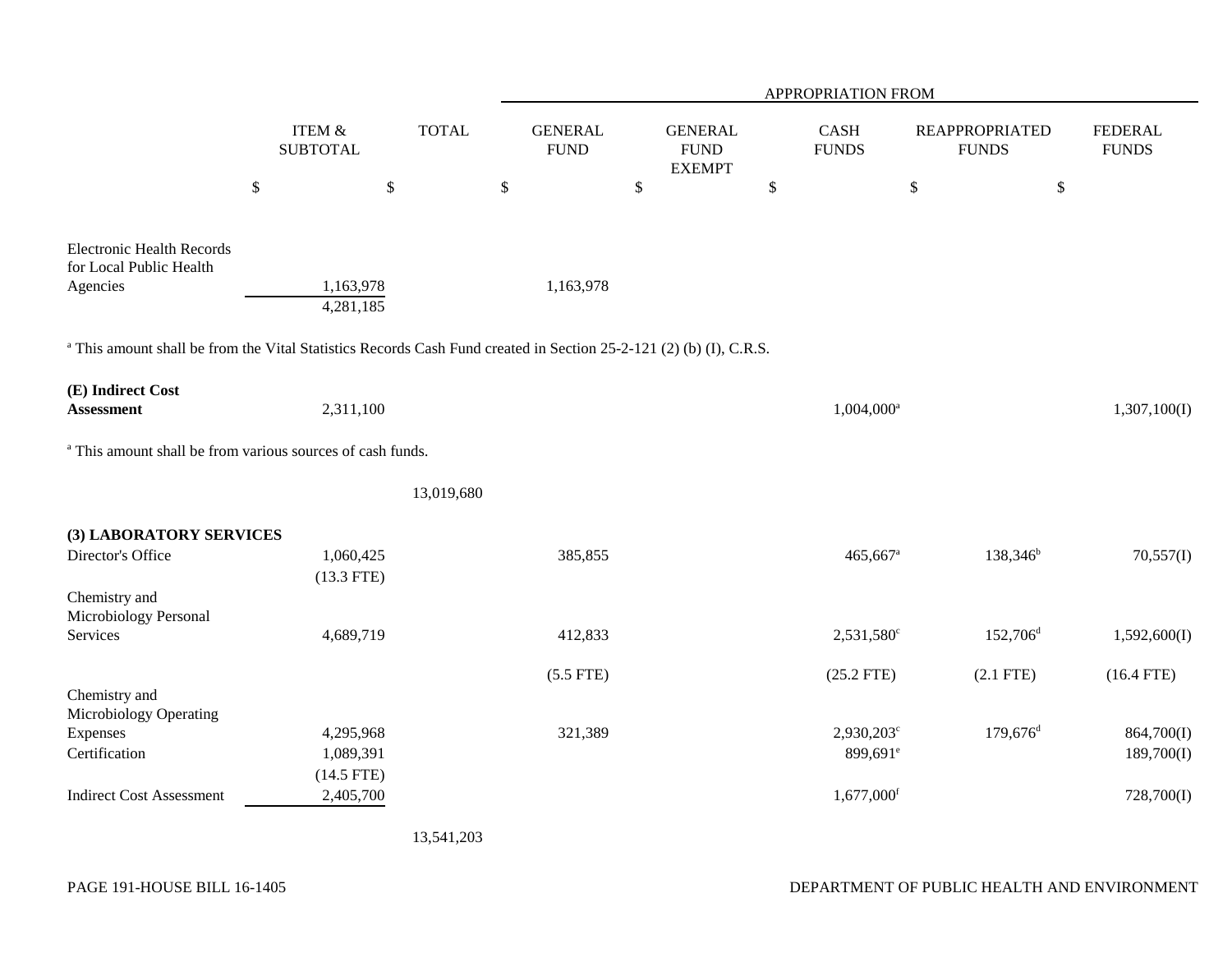|                           |              | APPROPRIATION FROM     |                                                       |                                       |                         |  |  |  |  |  |
|---------------------------|--------------|------------------------|-------------------------------------------------------|---------------------------------------|-------------------------|--|--|--|--|--|
| ITEM &<br><b>SUBTOTAL</b> | <b>TOTAL</b> | GENERAL<br><b>FUND</b> | <b>GENERAL</b><br>CASH<br><b>FUND</b><br><b>FUNDS</b> | <b>REAPPROPRIATED</b><br><b>FUNDS</b> | FEDERAL<br><b>FUNDS</b> |  |  |  |  |  |
|                           |              |                        | <b>EXEMPT</b>                                         |                                       |                         |  |  |  |  |  |
|                           |              |                        |                                                       |                                       |                         |  |  |  |  |  |

<sup>a</sup> Of this amount, an estimated \$240,667 shall be from the Newborn Screening and Genetic Counseling Cash Funds created in Section 25-4-1006 (1), C.R.S., an estimated \$160,000 shall be from the Laboratory Cash Fund created in Section 25-1.5-101 (1) (e) (II), C.R.S., and an estimated \$65,000 shall be from the Law Enforcement Assistance Fund created in Section 43-4-401, C.R.S., and pursuant to Section 43-4-402 (2) (a), C.R.S.

<sup>b</sup> This amount shall be from various sources of reappropriated funds.

<sup>c</sup> Of these amounts, an estimated \$3,500,000 shall be from the Newborn Screening and Genetic Counseling Cash Fund created in Section 25-4-1006 (1), C.R.S., an estimated \$1,500,000 shall be from the Laboratory Cash Fund created in Section 25-1.5-101 (1) (e) (II), C.R.S., and an estimated \$461,783 shall be from various sources of cash funds.

<sup>d</sup> These amounts shall be from appropriations to the Local Grants and Contracts line item of the Clean Water Program in the Water Quality Control Division in this department.

 $^{\circ}$  Of this amount, an estimated \$405,550 shall be from the Laboratory Cash Fund created in Section 25-1.5-101 (1) (e) (II), C.R.S., an estimated \$294,141 shall be from the Marijuana Tax Cash Fund created in Section 39-28.8-501 (1), C.R.S., and an estimated \$200,000 shall be from the Law Enforcement Assistance Fund created in Section 43-4-401, C.R.S. <sup>f</sup> Of this amount, an estimated \$700,000 shall be from the Newborn Screening and Genetic Counseling Cash Funds created in Section 25-4-1006 (1), C.R.S., an estimated \$400,000 shall be from the Laboratory Cash Fund created in Section 25-1.5-101 (1) (e) (II), C.R.S., an estimated \$100,000 shall be from the Law Enforcement Assistance Fund created in Section 43-4-401, C.R.S., and pursuant to Section 43-4-402 (2) (a), C.R.S., and an estimated \$477,000 shall be from various sources of cash funds.

#### **(4) AIR POLLUTION CONTROL DIVISION**

# **(A) Administration** Program Costs 1,636,543 1,445,655a 190,888(I) (13.1 FTE) (4.7 FTE) Indirect Cost Assessment 4,574,700 4,574,700 3,774,000 3,774,000 3,774,000 800,700(I) 6,211,243

<sup>a</sup> Of this amount, an estimated \$584,315 shall be from the Stationary Sources Control Fund created in Section 25-7-114.7 (2) (b) (I), C.R.S., an estimated \$400,000 shall be from the Department of Public Health and Environment subaccount of the AIR Account of the Highway Users Tax Fund established in Section 42-3-304 (18) (c), C.R.S., and an estimated \$461,340 shall be from various sources of cash funds.

 $b$  Of this amount, an estimated \$1,750,000 shall be from the Stationary Sources Control Fund created in Section 25-7-114.7 (2) (b) (I), C.R.S., an estimated \$950,000 shall be from the Department of Public Health and Environment subaccount of the AIR Account of the Highway Users Tax Fund established in Section 42-3-304 (18) (c), C.R.S., an estimated \$40,000 shall be from the Ozone Protection Fund created in Section 25-7-135 (1), C.R.S., an estimated \$15,000 shall be from the Lead Hazard Reduction Cash Fund created in Section 25-5-1106 (2), C.R.S., and an estimated \$1,019,000 shall be from various sources of cash funds.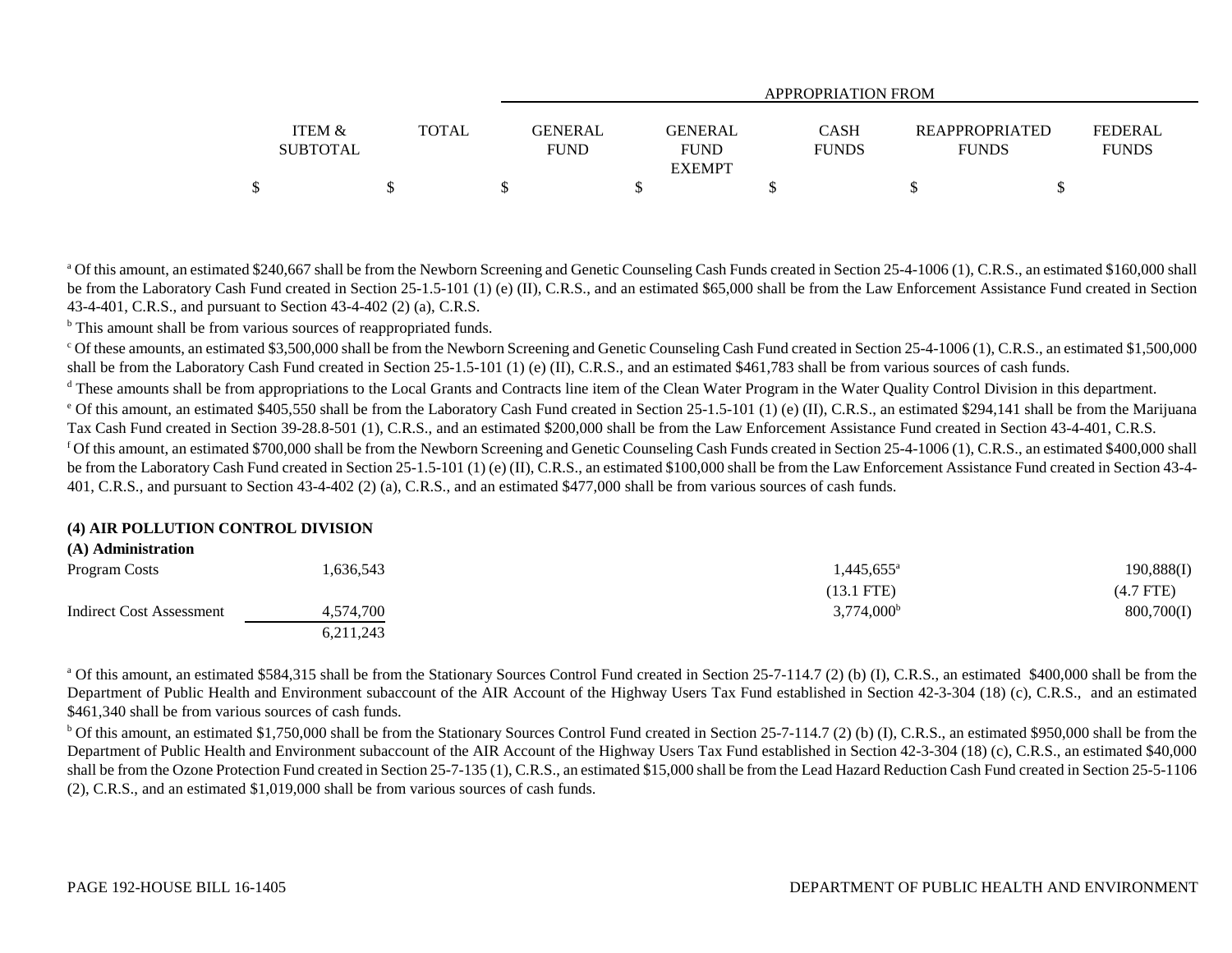|                           |        |                           |              |  |                               | <b>APPROPRIATION FROM</b> |                                                |  |                             |                                       |         |                                |              |  |
|---------------------------|--------|---------------------------|--------------|--|-------------------------------|---------------------------|------------------------------------------------|--|-----------------------------|---------------------------------------|---------|--------------------------------|--------------|--|
|                           |        | ITEM &<br><b>SUBTOTAL</b> | <b>TOTAL</b> |  | <b>GENERAL</b><br><b>FUND</b> |                           | <b>GENERAL</b><br><b>FUND</b><br><b>EXEMPT</b> |  | <b>CASH</b><br><b>FUNDS</b> | <b>REAPPROPRIATED</b><br><b>FUNDS</b> |         | <b>FEDERAL</b><br><b>FUNDS</b> |              |  |
|                           | ¢<br>Ф |                           | \$           |  | D.                            |                           | P                                              |  | \$                          |                                       | Φ<br>J. | \$                             |              |  |
| (B) Technical Services    |        |                           |              |  |                               |                           |                                                |  |                             |                                       |         |                                |              |  |
| <b>Personal Services</b>  |        | 3,413,859                 |              |  |                               |                           |                                                |  |                             | $2,194,959^{\circ}$                   |         |                                | 1,218,900(I) |  |
|                           |        |                           |              |  |                               |                           |                                                |  |                             | $(22.6$ FTE $)$                       |         |                                | $(11.1$ FTE) |  |
| <b>Operating Expenses</b> |        | 773,736                   |              |  |                               |                           |                                                |  |                             | 523,013 <sup>a</sup>                  |         |                                | 250,723(I)   |  |
| <b>Local Contracts</b>    |        | 1,016,666                 |              |  |                               | 103,728                   |                                                |  |                             | $567,638^{\rm b}$                     |         |                                | 345,300(I)   |  |
|                           |        | 5,204,261                 |              |  |                               |                           |                                                |  |                             |                                       |         |                                |              |  |

<sup>a</sup> Of these amounts, an estimated \$1,613,088 shall be from the Department of Public Health and Environment subaccount of the AIR Account of the Highway Users Tax Fund established in Section 42-3-304 (18) (c), C.R.S., and an estimated \$976,728 shall be from the Stationary Sources Control Fund created in Section 25-7-114.7 (2) (b) (I), C.R.S., and an estimated \$128,156 shall be from the Oil and Gas Conservation and Environmental Response Fund created in Section 34-60-122 (5), C.R.S.

 $b$  Of this amount, an estimated \$282,638 shall be from the Stationary Sources Control Fund created in Section 25-7-114.7 (2) (b) (I), C.R.S., an estimated \$275,000 shall be from the Department of Public Health and Environment subaccount of the AIR Account of the Highway Users Tax Fund established in Section 42-3-304 (18) (c), C.R.S., and an estimated \$10,000 shall be from the Ozone Protection Fund created in Section 25-7-135 (1), C.R.S.

| (C) Mobile Sources |  |
|--------------------|--|
|--------------------|--|

| Personal Services         | 2,728,684    | 2,317,284 <sup>a</sup> | 411,400(I) |
|---------------------------|--------------|------------------------|------------|
|                           | $(26.4$ FTE) |                        |            |
| <b>Operating Expenses</b> | 307,496      | $230,240^a$            | 77,256(I)  |
| Diesel Inspection/        |              |                        |            |
| Maintenance Program       | 636,254      | $636,254^{\rm b}$      |            |
|                           |              | $(6.3$ FTE)            |            |
| Mechanic Certification    |              |                        |            |
| Program                   | 7,000        | 7,000 <sup>b</sup>     |            |
| <b>Local Grants</b>       | 77,597       | $77,597$ <sup>a</sup>  |            |
|                           | 3,757,031    |                        |            |

<sup>a</sup> These amounts shall be from the Department of Public Health and Environment subaccount of the AIR Account of the Highway Users Tax Fund established in Section 42-3-304 (18) (c), C.R.S.

<sup>b</sup> Of these amounts, an estimated \$463,254 shall be from the Department of Public Health and Environment subaccount of the AIR Account of the Highway Users Tax Fund established in Section 42-3-304 (18) (c), C.R.S., and an estimated \$180,000 shall be from diesel inspection and mechanic certification fees.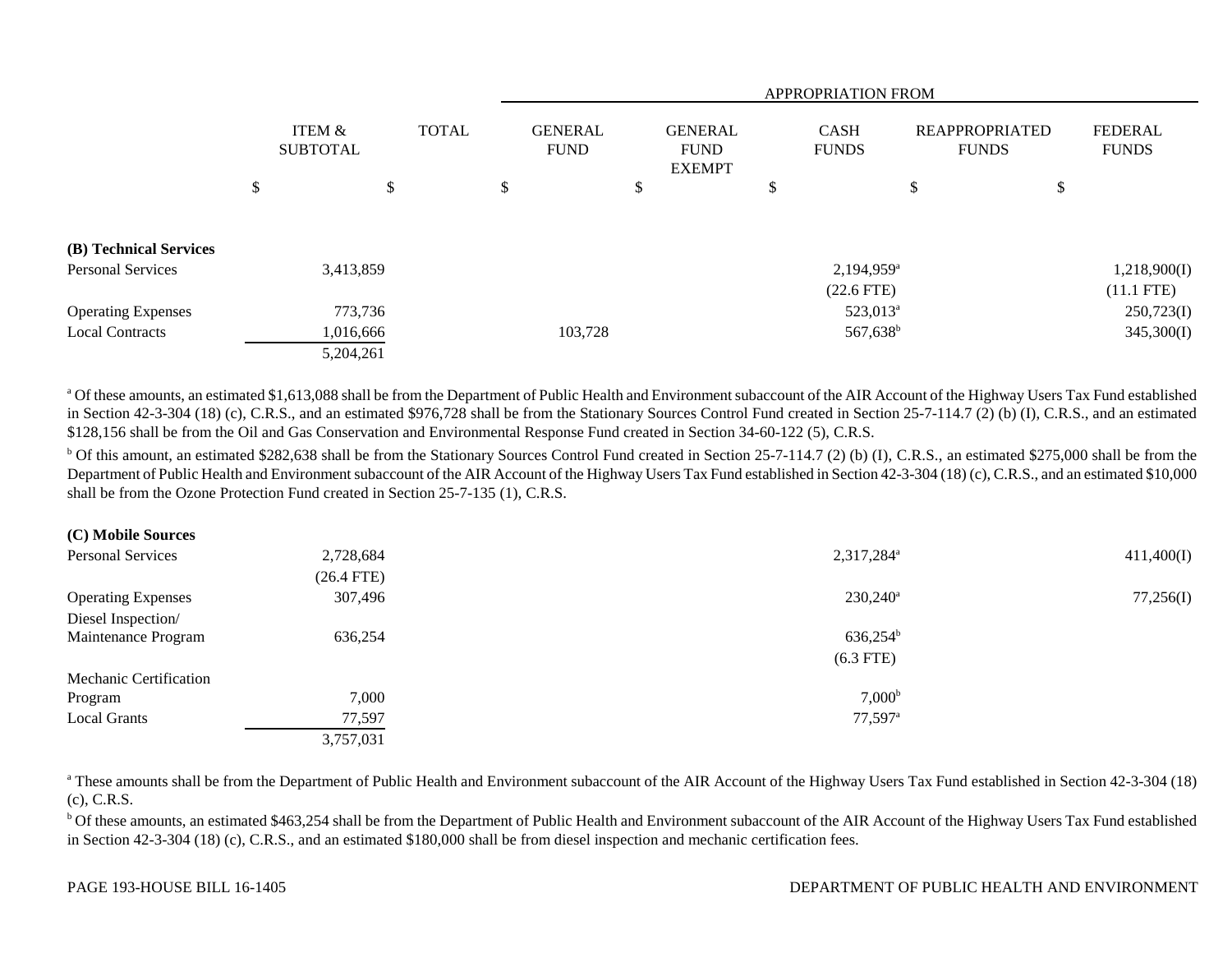|                           |                           |              | APPROPRIATION FROM |                               |    |                                                |    |                             |    |                                       |                                |
|---------------------------|---------------------------|--------------|--------------------|-------------------------------|----|------------------------------------------------|----|-----------------------------|----|---------------------------------------|--------------------------------|
|                           | ITEM &<br><b>SUBTOTAL</b> | <b>TOTAL</b> |                    | <b>GENERAL</b><br><b>FUND</b> |    | <b>GENERAL</b><br><b>FUND</b><br><b>EXEMPT</b> |    | <b>CASH</b><br><b>FUNDS</b> |    | <b>REAPPROPRIATED</b><br><b>FUNDS</b> | <b>FEDERAL</b><br><b>FUNDS</b> |
|                           | \$<br>\$                  |              | \$                 |                               | \$ |                                                | \$ |                             | \$ | \$                                    |                                |
|                           |                           |              |                    |                               |    |                                                |    |                             |    |                                       |                                |
| (D) Stationary Sources    |                           |              |                    |                               |    |                                                |    |                             |    |                                       |                                |
| Personal Services         | 8,036,686                 |              |                    |                               |    |                                                |    | $6,777,639$ <sup>a</sup>    |    |                                       | 1,259,047                      |
|                           |                           |              |                    |                               |    |                                                |    | $(79.8$ FTE)                |    |                                       | $(15.8$ FTE)                   |
| <b>Operating Expenses</b> | 324,057                   |              |                    |                               |    |                                                |    | $275,143^{\circ}$           |    |                                       | 48,914                         |
| <b>Local Contracts</b>    | 798,500                   |              |                    |                               |    |                                                |    | $700,000^{\rm b}$           |    |                                       | 98,500(I)                      |
| Preservation of the Ozone |                           |              |                    |                               |    |                                                |    |                             |    |                                       |                                |
| Layer                     | 200,000                   |              |                    |                               |    |                                                |    | $200,000$ <sup>c</sup>      |    |                                       |                                |
|                           |                           |              |                    |                               |    |                                                |    | $(2.0$ FTE)                 |    |                                       |                                |
|                           | 9,359,243                 |              |                    |                               |    |                                                |    |                             |    |                                       |                                |

<sup>a</sup> Of these amounts, an estimated \$7,002,782 shall be from the Stationary Sources Control Fund created in Section 25-7-114.7 (2) (b) (I), C.R.S., and an estimated \$50,000 shall be from the Lead Hazard Reduction Cash Fund created in Section 25-5-1106 (2), C.R.S.

<sup>b</sup> This amount shall be from the Stationary Sources Control Fund created in Section 25-7-114.7 (2) (b) (I), C.R.S.

<sup>c</sup> Of this amount, an estimated \$148,238 shall be from the Ozone Protection Fund created in Section 25-7-135 (1), C.R.S., an estimated \$31,762 shall be from the Stationary Sources Control Fund created in Section 25-7-114.7 (2) (b) (I), C.R.S., and an estimated \$20,000 shall be from the Department of Public Health and Environment subaccount of the AIR Account of the Highway Users Tax Fund established in Section 42-3-304 (18) (c), C.R.S.

24,531,778

| (5) WATER QUALITY CONTROL DIVISION                      |              |             |                      |              |
|---------------------------------------------------------|--------------|-------------|----------------------|--------------|
| (A) Administration                                      | 1,986,533    | 548,464     | $379,565^{\circ}$    | 1,058,504(I) |
|                                                         |              | $(3.2$ FTE) | $(2.6$ FTE)          | $(13.6$ FTE) |
| <sup>a</sup> This amount shall be from various sources. |              |             |                      |              |
| (B) Clean Water Sectors                                 |              |             |                      |              |
| Commerce and Industry                                   |              |             |                      |              |
| Sector                                                  | 1,655,148    | 687,209     | 725,873 <sup>a</sup> | 242,066(I)   |
|                                                         | $(25.4$ FTE) |             |                      |              |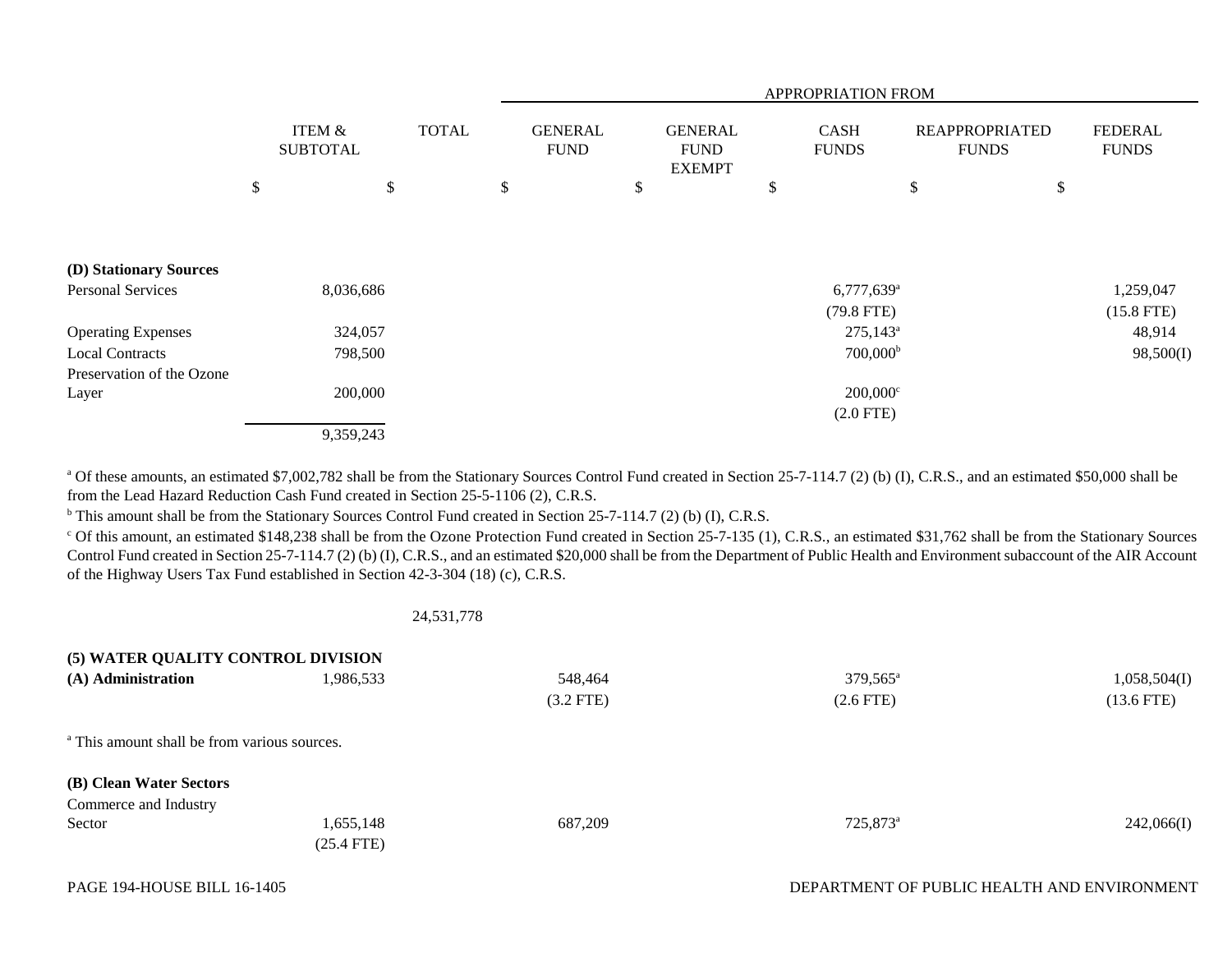|                              |                                      |              |                               |                                                |              | APPROPRIATION FROM          |                                       |                                |
|------------------------------|--------------------------------------|--------------|-------------------------------|------------------------------------------------|--------------|-----------------------------|---------------------------------------|--------------------------------|
|                              | <b>ITEM &amp;</b><br><b>SUBTOTAL</b> | <b>TOTAL</b> | <b>GENERAL</b><br><b>FUND</b> | <b>GENERAL</b><br><b>FUND</b><br><b>EXEMPT</b> |              | <b>CASH</b><br><b>FUNDS</b> | <b>REAPPROPRIATED</b><br><b>FUNDS</b> | <b>FEDERAL</b><br><b>FUNDS</b> |
|                              | $\$$                                 | \$           | \$<br>\$                      |                                                | $\mathbb{S}$ |                             | \$                                    | $\$$                           |
|                              |                                      |              |                               |                                                |              |                             |                                       |                                |
| <b>Construction Sector</b>   | 1,527,450                            |              | 335,081                       |                                                |              | $1,077,180$ <sup>a</sup>    |                                       | 115,189(I)                     |
|                              | $(20.3$ FTE)                         |              |                               |                                                |              |                             |                                       |                                |
| Municipal Separate Storm     |                                      |              |                               |                                                |              |                             |                                       |                                |
| Sewer System Sector          | 178,666                              |              | 62,468                        |                                                |              | $80,545^{\circ}$            |                                       | 35,653(I)                      |
|                              | $(3.1$ FTE)                          |              |                               |                                                |              |                             |                                       |                                |
| Pesticides Sector            | 117,600                              |              |                               |                                                |              | $17,600^{\circ}$            |                                       | 100,000(I)                     |
|                              | $(1.0$ FTE)                          |              |                               |                                                |              |                             |                                       |                                |
| Public and Private Utilities |                                      |              |                               |                                                |              |                             |                                       |                                |
| Sector                       | 2,574,153                            |              | 1,103,322                     |                                                |              | 982,584 <sup>a</sup>        |                                       | 488,247(I)                     |
|                              | $(43.3$ FTE)                         |              |                               |                                                |              |                             |                                       |                                |
| Water Quality Certification  |                                      |              |                               |                                                |              |                             |                                       |                                |
| Sector                       | 223,095                              |              |                               |                                                |              | $203,095^{\rm a}$           |                                       | 20,000(I)                      |
|                              | $(1.5$ FTE)                          |              |                               |                                                |              |                             |                                       |                                |
|                              | 6,276,112                            |              |                               |                                                |              |                             |                                       |                                |

<sup>a</sup>Of this amount, an estimated \$175,000 shall be from the Biosolids Management Program Fund created in Section 30-20-110.5 (3), C.R.S., and \$2,911,877 shall be from various sources of cash funds.

| (C) Clean Water Program           |           |         |             |                  |              |
|-----------------------------------|-----------|---------|-------------|------------------|--------------|
| <b>Local Grants and Contracts</b> | 4,015,804 | 362,154 |             | $39,673^{\circ}$ | 3,613,977(I) |
| <b>Water Quality</b>              |           |         |             |                  |              |
| Improvement <sup>81</sup>         | 767,196   |         | $767,196^b$ |                  |              |
|                                   | 4,783,000 |         |             |                  |              |

a This amount shall be transferred from the Conservation Services line item in the Department of Agriculture.

<sup>b</sup> This amount shall be from the Water Quality Improvement Fund created in Section 25-8-608 (1.5), C.R.S.

| (D) Drinking Water Program |           |            |                      |              |
|----------------------------|-----------|------------|----------------------|--------------|
| <b>Personal Services</b>   | 6,805,402 | 872,968    | 350,234 <sup>a</sup> | 5,582,200(I) |
|                            |           | (14.7 FTE) | (3.3 FTE)            | $(46.4$ FTE) |

# DEPARTMENT OF PUBLIC HEALTH AND ENVIRONMENT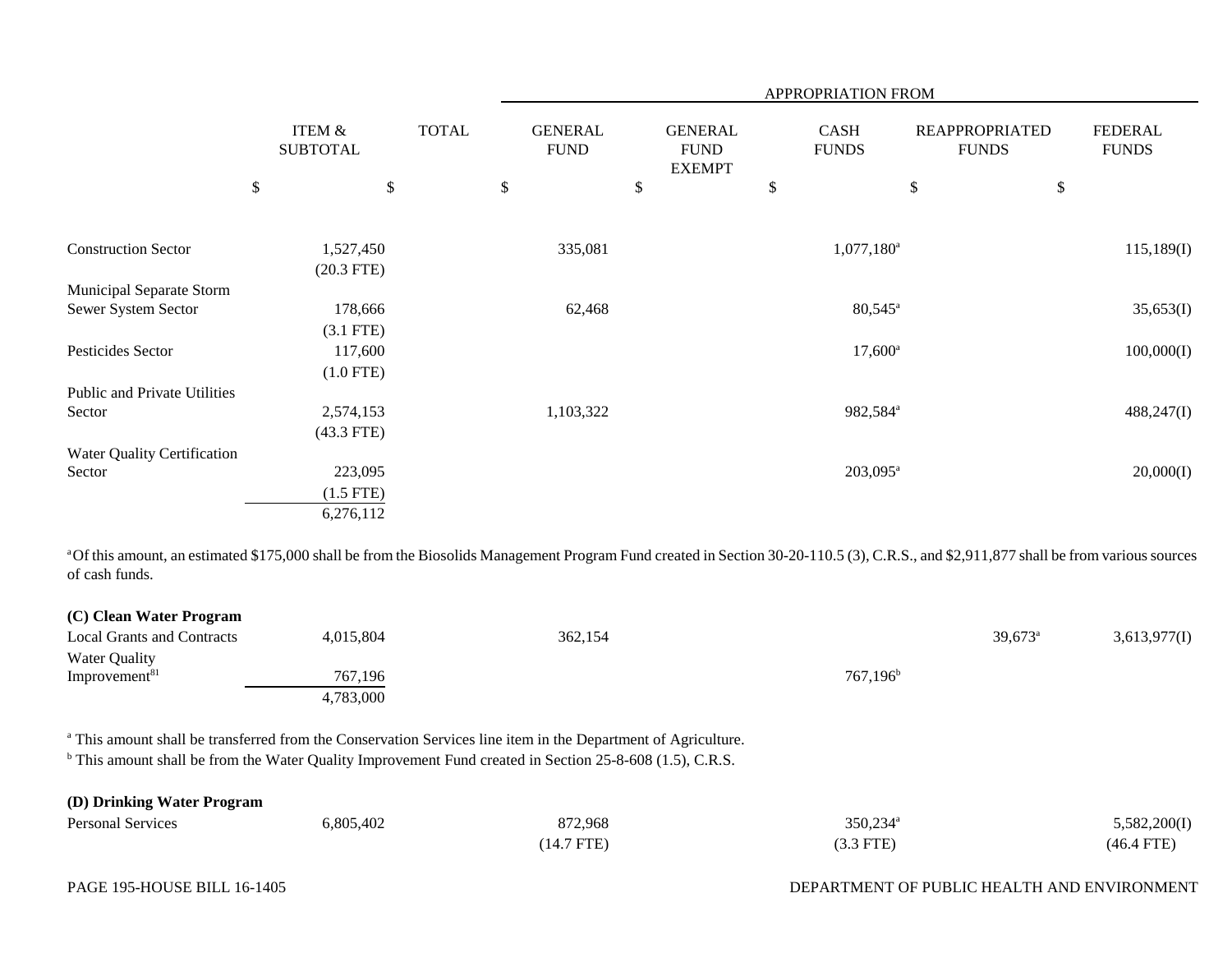|                                                                                                                                                                                                                                                                                                                                              |                                      |              |                               |                                                | APPROPRIATION FROM          |                                       |                                |
|----------------------------------------------------------------------------------------------------------------------------------------------------------------------------------------------------------------------------------------------------------------------------------------------------------------------------------------------|--------------------------------------|--------------|-------------------------------|------------------------------------------------|-----------------------------|---------------------------------------|--------------------------------|
|                                                                                                                                                                                                                                                                                                                                              | <b>ITEM &amp;</b><br><b>SUBTOTAL</b> | <b>TOTAL</b> | <b>GENERAL</b><br><b>FUND</b> | <b>GENERAL</b><br><b>FUND</b><br><b>EXEMPT</b> | <b>CASH</b><br><b>FUNDS</b> | <b>REAPPROPRIATED</b><br><b>FUNDS</b> | <b>FEDERAL</b><br><b>FUNDS</b> |
|                                                                                                                                                                                                                                                                                                                                              | \$                                   | \$           | \$                            | \$                                             | \$                          | $\mathbb{S}$                          | \$                             |
|                                                                                                                                                                                                                                                                                                                                              |                                      |              |                               |                                                |                             |                                       |                                |
| <b>Operating Expenses</b>                                                                                                                                                                                                                                                                                                                    | 774,600<br>7,580,002                 |              | 134,100                       |                                                |                             |                                       | 640,500(I)                     |
| <sup>a</sup> This amount shall be from the Drinking Water Cash Fund created in Section 25-1.5-209 (2), C.R.S.                                                                                                                                                                                                                                |                                      |              |                               |                                                |                             |                                       |                                |
| (E) Indirect Cost<br>Assessment                                                                                                                                                                                                                                                                                                              | 3,669,200                            |              |                               |                                                | 1,487,000 <sup>a</sup>      |                                       | 2,182,200(I)                   |
| <sup>a</sup> Of this amount, an estimated \$115,000 shall be from the Drinking Water Cash Fund created in Section 25-1.5-209 (2), C.R.S., an estimated \$50,000 shall be from the Biosolids<br>Management Program Fund created in Section 30-20-110.5 (3), C.R.S., and an estimated \$1,322,000 shall be from various sources of cash funds. |                                      |              |                               |                                                |                             |                                       |                                |
|                                                                                                                                                                                                                                                                                                                                              |                                      | 24,294,847   |                               |                                                |                             |                                       |                                |
| (6) HAZARDOUS MATERIALS AND WASTE MANAGEMENT DIVISION<br>(A) Administration                                                                                                                                                                                                                                                                  |                                      |              |                               |                                                |                             |                                       |                                |
| Program Costs                                                                                                                                                                                                                                                                                                                                | 2,403,463<br>$(19.0$ FTE)            |              |                               |                                                | 1,544,675 <sup>a</sup>      | $85,087$ <sup>b</sup>                 | 773,701(I)                     |
| Legal Services for 2,000                                                                                                                                                                                                                                                                                                                     |                                      |              |                               |                                                |                             |                                       |                                |
| hours                                                                                                                                                                                                                                                                                                                                        | 190,100                              |              |                               |                                                | $130,924^{\circ}$           | $455^{\rm b}$                         | 58,721(I)                      |
| <b>Indirect Cost Assessment</b>                                                                                                                                                                                                                                                                                                              | 3,424,700<br>6,018,263               |              |                               |                                                | $2,252,000$ <sup>d</sup>    | $50,600^{\rm b}$                      | 1,122,100(I)                   |

<sup>a</sup> Of this amount, an estimated \$409,368 shall be from the Solid and Hazardous Waste Commission Fund created in Section 25-15-315, C.R.S., an estimated \$240,000 shall be from the Solid Waste Management Fund created in Section 30-20-118 (1), C.R.S., an estimated \$215,000 shall be from the Hazardous Waste Service Fund created in Section 25-15-304, C.R.S., an estimated \$215,000 shall be from the Radiation Control Fund created in Section 25-11-104 (6) (c), C.R.S., and an estimated \$465,307 shall be from various sources of cash funds. <sup>b</sup> These amounts shall be from the Local Government Severance Tax Fund created in Section 39-29-110 (1) (a) (I), C.R.S., transferred from the Local Government Mineral and Energy Impact Grants and Disbursements line item in the Department of Local Affairs.

 $\degree$  Of this amount, an estimated \$45,000 shall be from the Solid Waste Management Fund created in Section 30-20-118 (1), C.R.S., an estimated \$15,000 shall be from the Radiation Control Fund created in Section 25-11-104 (6) (c), C.R.S., and an estimated \$70,924 shall be from various sources of cash funds.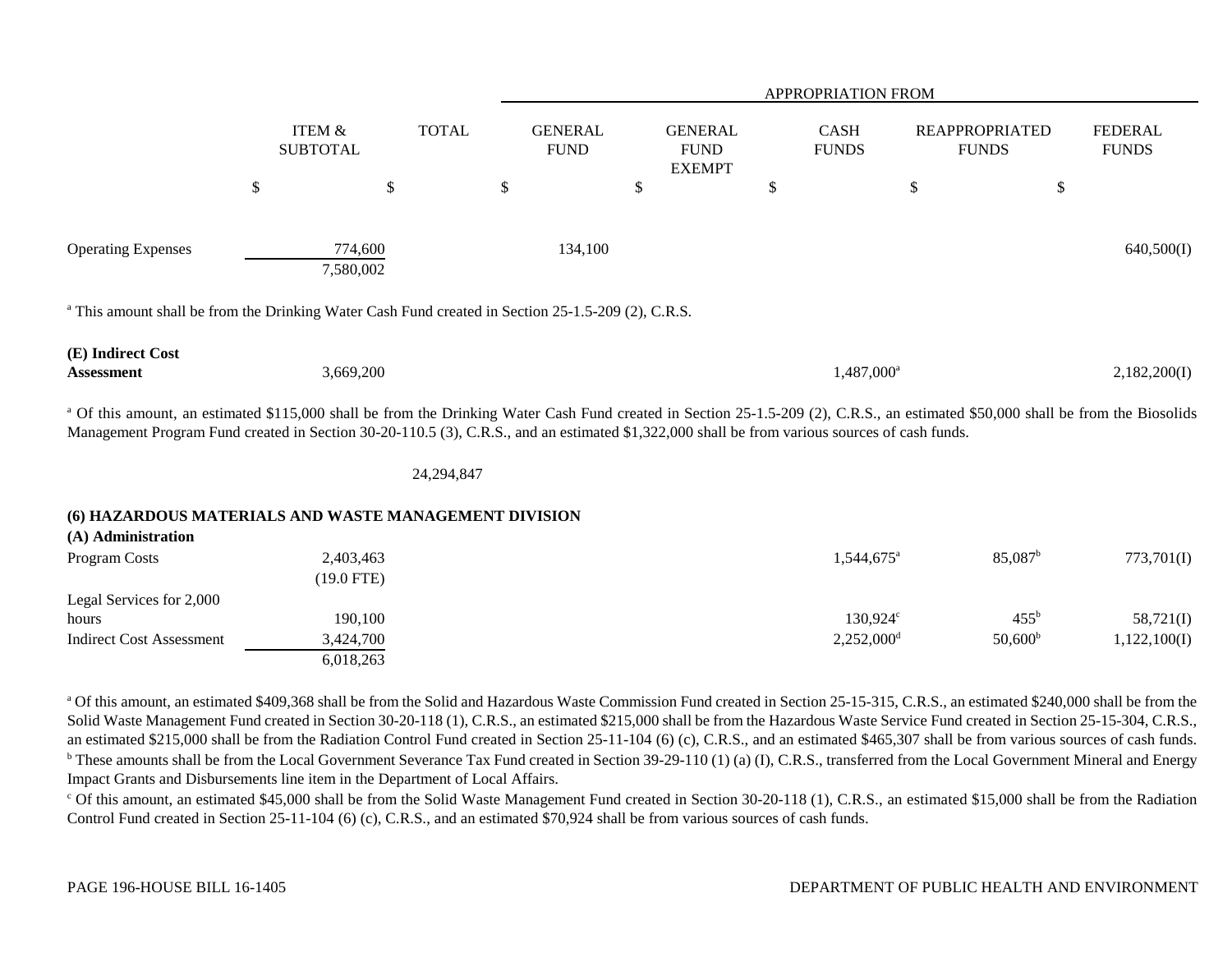|                           |       |                        | <b>APPROPRIATION FROM</b>     |                             |                                       |                                |  |  |  |  |
|---------------------------|-------|------------------------|-------------------------------|-----------------------------|---------------------------------------|--------------------------------|--|--|--|--|
| ITEM &<br><b>SUBTOTAL</b> | TOTAL | GENERAL<br><b>FUND</b> | <b>GENERAL</b><br><b>FUND</b> | <b>CASH</b><br><b>FUNDS</b> | <b>REAPPROPRIATED</b><br><b>FUNDS</b> | <b>FEDERAL</b><br><b>FUNDS</b> |  |  |  |  |
|                           |       |                        | <b>EXEMPT</b>                 |                             |                                       |                                |  |  |  |  |
|                           |       |                        |                               |                             |                                       |                                |  |  |  |  |

<sup>d</sup> Of this amount, an estimated \$450,000 shall be from the Solid Waste Management Fund created in Section 30-20-118 (1), C.R.S., an estimated \$415,000 shall be from the Hazardous Waste Service Fund created in Section 25-15-304, C.R.S., an estimated \$355,000 shall be from the Radiation Control Fund created in Section 25-11-104 (6) (c), C.R.S., an estimated \$245,000 shall be from the Hazardous Substance Response Fund created in Section 25-16-104.6 (1) (a), C.R.S., an estimated \$30,000 shall be from the Solid and Hazardous Waste Commission Fund created in Section 25-15-315, C.R.S., and an estimated \$757,000 shall be from various sources of cash funds.

#### **(B) Hazardous Waste Control Program**

| <b>Personal Services</b>  | 3,996,666 | $1,635,166^{\circ}$ | 2,361,500(I) |
|---------------------------|-----------|---------------------|--------------|
|                           |           | $(16.2$ FTE)        | $(9.7$ FTE)  |
| <b>Operating Expenses</b> | 136,549   | $80,580^{\rm a}$    | 55,969(I)    |
|                           | 4,133,215 |                     |              |

<sup>a</sup> Of these amounts, an estimated \$1,665,746 shall be from the Hazardous Waste Service Fund created in Section 25-15-304, C.R.S., and an estimated \$50,000 shall be from the Illegal Drug Laboratory Fund created in Section 25-18.5-108, C.R.S.

| (C) Solid Waste Control |           |                      |
|-------------------------|-----------|----------------------|
| Program                 | 2,682,055 | $2,682,055^{\circ}$  |
|                         |           | $(22.2 \text{ FTE})$ |

<sup>a</sup> Of this amount, an estimated \$2,414,576 shall be from the Solid Waste Management Fund created in Section 30-20-118 (1), C.R.S., an estimated \$140,000 shall be from the Hazardous Substance Response Fund created in Section 25-16-104.6 (1) (a), C.R.S., an estimated \$71,456 shall be from the Paint Stewardship Program Cash Fund created in Section 25-17-408, C.R.S., and an estimated \$56,023 shall be from various sources of cash funds.

|                                  | (D) Contaminated Site Cleanups and Remediation Programs |                          |              |
|----------------------------------|---------------------------------------------------------|--------------------------|--------------|
| <b>Personal Services</b>         | 3,784,811                                               | $1.000.000$ <sup>a</sup> | 2,784,811(I) |
|                                  | $(18.8$ FTE)                                            |                          |              |
| <b>Operating Expenses</b>        | 251,563                                                 | $10,663^{\circ}$         | 240,900(I)   |
| <b>Contaminated Sites</b>        |                                                         |                          |              |
| <b>Operation and Maintenance</b> | 1.559.186                                               | $1.559.186^{\mathrm{a}}$ |              |
| <b>Brownfields Cleanup</b>       |                                                         |                          |              |
| Program <sup>82</sup>            | 250,000                                                 | $250,000^{\rm b}$        |              |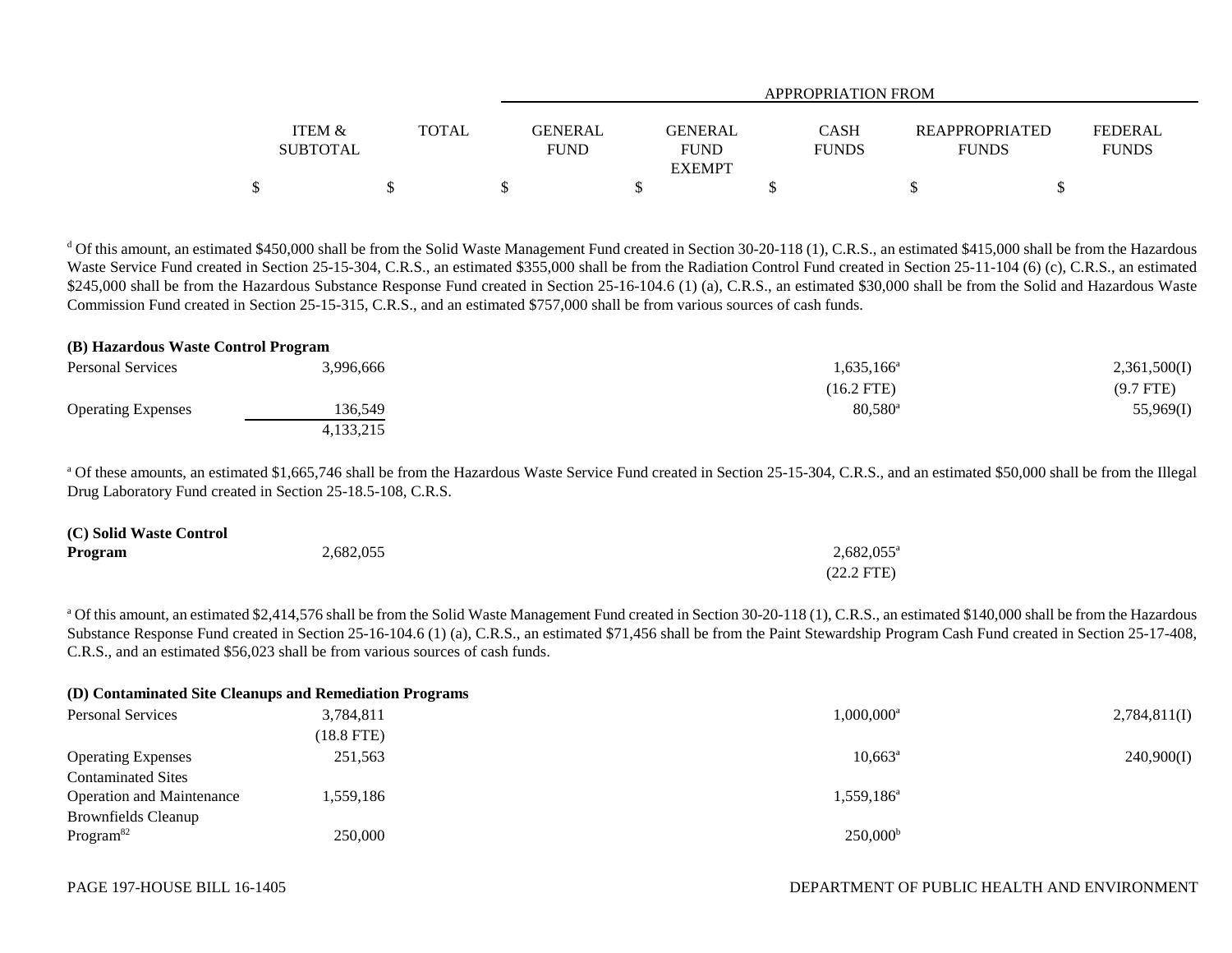|                                                      |                                      |              | APPROPRIATION FROM            |    |                                                |    |                             |    |                                       |                                |  |
|------------------------------------------------------|--------------------------------------|--------------|-------------------------------|----|------------------------------------------------|----|-----------------------------|----|---------------------------------------|--------------------------------|--|
|                                                      | <b>ITEM &amp;</b><br><b>SUBTOTAL</b> | <b>TOTAL</b> | <b>GENERAL</b><br><b>FUND</b> |    | <b>GENERAL</b><br><b>FUND</b><br><b>EXEMPT</b> |    | <b>CASH</b><br><b>FUNDS</b> |    | <b>REAPPROPRIATED</b><br><b>FUNDS</b> | <b>FEDERAL</b><br><b>FUNDS</b> |  |
|                                                      | \$<br>\$                             |              | \$                            | \$ |                                                | \$ |                             | \$ | \$                                    |                                |  |
| Transfer to the Department<br>of Law for CERCLA-     |                                      |              |                               |    |                                                |    |                             |    |                                       |                                |  |
| <b>Related Costs</b><br><b>Uranium Mill Tailings</b> | 713,142                              |              |                               |    |                                                |    | $713,142^b$                 |    |                                       |                                |  |
| Remedial Action Program                              | 171,259<br>$(2.5$ FTE)               |              |                               |    |                                                |    |                             |    | $151,902^{\circ}$                     | 19,357(I)                      |  |
| <b>Rocky Flats Program Costs</b>                     | 119,803                              |              |                               |    |                                                |    |                             |    |                                       | 119,803(I)<br>$(2.1$ FTE)      |  |
| Rocky Flats Legal Services                           |                                      |              |                               |    |                                                |    |                             |    |                                       |                                |  |
| for 275 hours                                        | 26,262                               |              |                               |    |                                                |    |                             |    |                                       | 26,262(I)                      |  |
|                                                      | 6,876,026                            |              |                               |    |                                                |    |                             |    |                                       |                                |  |

<sup>a</sup> Of these amounts, an estimated \$2,518,668 shall be from the Hazardous Substance Response Fund created in Section 25-16-104.6 (1) (a), C.R.S., an estimated \$3,101 shall be from fees collected under the Colorado Open Records Act, and an estimated \$48,080 shall be from various sources of cash funds.

<sup>b</sup> These amounts shall be from the Hazardous Substance Response Fund created in Section 25-16-104.6 (1) (a), C.R.S.

 $\degree$  This amount shall be from the Local Government Severance Tax Fund created in Section 39-29-110 (1) (a) (I), C.R.S., transferred from the Local Government Mineral and Energy Impact Grants and Disbursements line item in the Department of Local Affairs.

| (E) Radiation Management  |            |                        |            |
|---------------------------|------------|------------------------|------------|
| <b>Personal Services</b>  | ,710,896   | 1,521,919 <sup>a</sup> | 188,977(I) |
|                           | (19.7 FTE) |                        |            |
| <b>Operating Expenses</b> | 239,268    | $74,615^a$             | 164,653(I) |
|                           | 1,950,164  |                        |            |

<sup>a</sup> These amounts shall be from the Radiation Control Fund created in Section 25-11-104 (6) (c), C.R.S.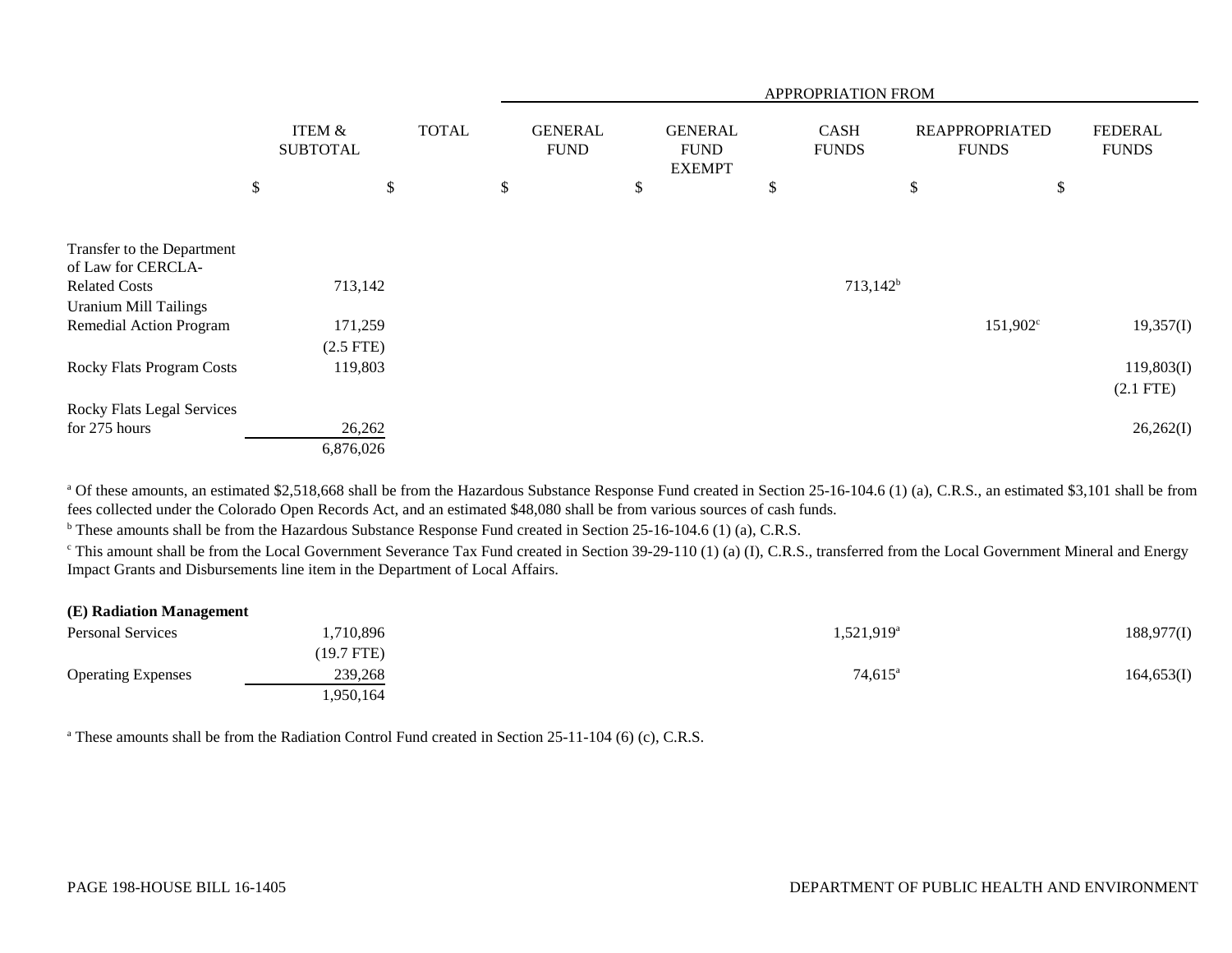|                                                  |                                      |    |  |                               |                                                | APPROPRIATION FROM          |                                       |                                |
|--------------------------------------------------|--------------------------------------|----|--|-------------------------------|------------------------------------------------|-----------------------------|---------------------------------------|--------------------------------|
|                                                  | <b>ITEM &amp;</b><br><b>SUBTOTAL</b> |    |  | <b>GENERAL</b><br><b>FUND</b> | <b>GENERAL</b><br><b>FUND</b><br><b>EXEMPT</b> | <b>CASH</b><br><b>FUNDS</b> | <b>REAPPROPRIATED</b><br><b>FUNDS</b> | <b>FEDERAL</b><br><b>FUNDS</b> |
|                                                  | \$                                   | \$ |  | \$                            | \$                                             | \$                          | \$<br>\$                              |                                |
|                                                  |                                      |    |  |                               |                                                |                             |                                       |                                |
| (F) Waste Tire Program                           |                                      |    |  |                               |                                                |                             |                                       |                                |
| Waste Tire Program<br>Administration and Cleanup |                                      |    |  |                               |                                                |                             |                                       |                                |
| Program Enforcement                              | 2,324,661                            |    |  |                               |                                                | $2,324,661^{\circ}$         |                                       |                                |
|                                                  |                                      |    |  |                               |                                                | $(5.0$ FTE)                 |                                       |                                |
| Waste Tire Market                                |                                      |    |  |                               |                                                |                             |                                       |                                |
| Development                                      | 647,334                              |    |  |                               |                                                | $647,334^b$                 |                                       |                                |
| <b>Waste Tire Rebates</b>                        | 7,444,703                            |    |  |                               |                                                | $7,444,703^{\circ}$         |                                       |                                |
|                                                  | 10,416,698                           |    |  |                               |                                                |                             |                                       |                                |

<sup>a</sup> This amount shall be from the Waste Tire Administration, Enforcement, and Cleanup Fund created in Section 30-20-1404 (1), C.R.S.

<sup>b</sup> This amount shall be from the Waste Tire Market Development Fund created in Section 30-20-1406 (1), C.R.S.

c This amount shall be from the End Users Fund created in Section 30-20-1405 (1), C.R.S.

# 32,076,421

# **(7) DIVISION OF ENVIRONMENTAL HEALTH AND SUSTAINABILITY**

| Administration and Support       | 856,338        | 484,575 | $270,049$ <sup>a</sup> |          | 101,714(I) |
|----------------------------------|----------------|---------|------------------------|----------|------------|
|                                  | $(7.5$ FTE)    |         |                        |          |            |
| Environmental Health             |                |         |                        |          |            |
| Programs                         | 2,564,566      | 658,506 | $1,343,192^b$          | 110,094° | 452,774(I) |
|                                  | $(22.3$ FTE)   |         |                        |          |            |
| <b>Sustainability Programs</b>   | 841,511        |         | $248,790^a$            |          | 592,721(I) |
|                                  | $(8.6$ FTE $)$ |         |                        |          |            |
| <b>Animal Feeding Operations</b> |                |         |                        |          |            |
| Program                          | 505,777        | 99,538  | $406,239$ <sup>d</sup> |          |            |
|                                  | $(3.4$ FTE)    |         |                        |          |            |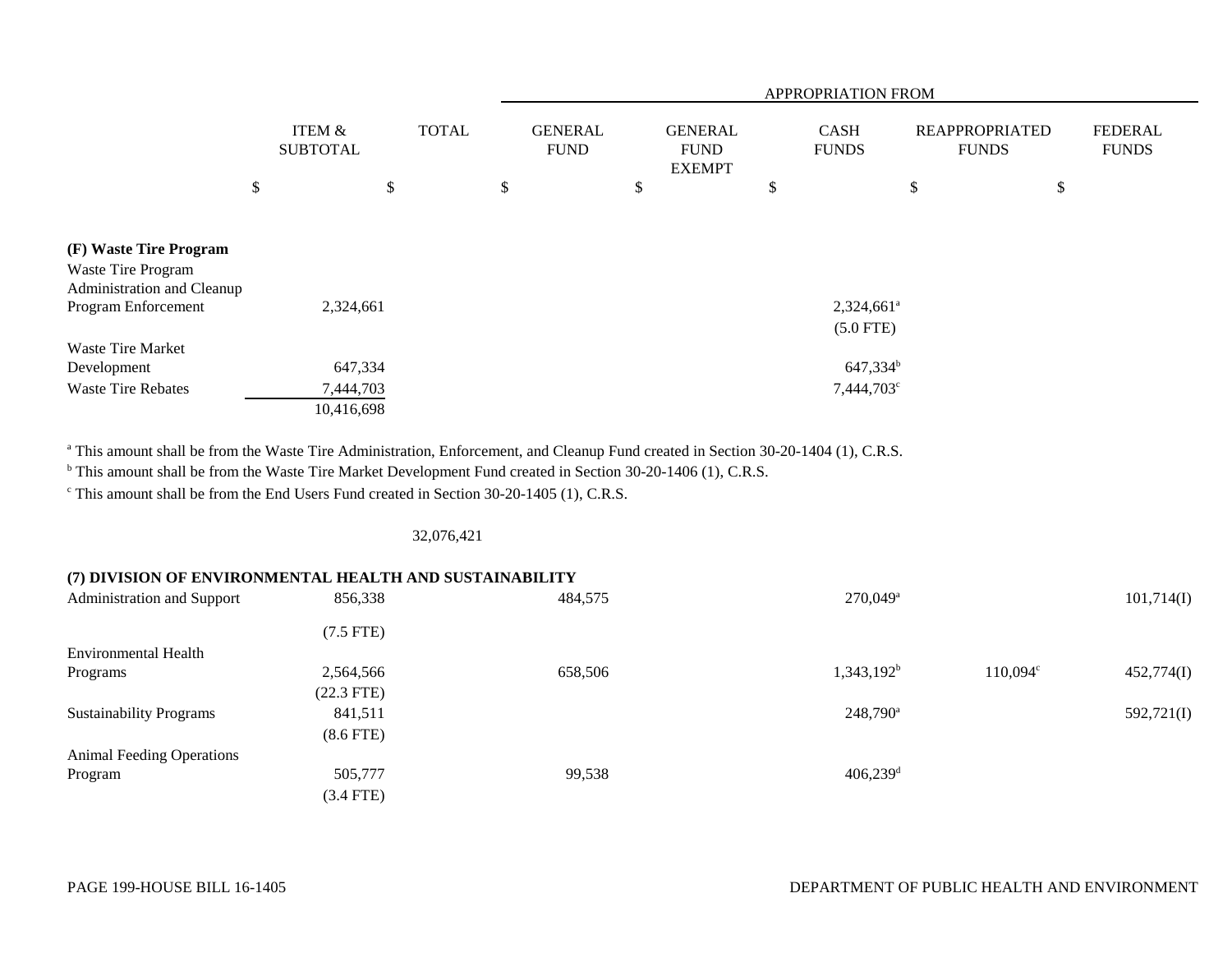|                                                           |      |                                      |              |                               |                                                | <b>APPROPRIATION FROM</b>   |                                       |                                |
|-----------------------------------------------------------|------|--------------------------------------|--------------|-------------------------------|------------------------------------------------|-----------------------------|---------------------------------------|--------------------------------|
|                                                           |      | <b>ITEM &amp;</b><br><b>SUBTOTAL</b> | <b>TOTAL</b> | <b>GENERAL</b><br><b>FUND</b> | <b>GENERAL</b><br><b>FUND</b><br><b>EXEMPT</b> | <b>CASH</b><br><b>FUNDS</b> | <b>REAPPROPRIATED</b><br><b>FUNDS</b> | <b>FEDERAL</b><br><b>FUNDS</b> |
|                                                           | $\$$ | \$                                   |              | \$                            | \$                                             | \$                          | \$<br>\$                              |                                |
|                                                           |      |                                      |              |                               |                                                |                             |                                       |                                |
| <b>Recycling Resources</b><br><b>Economic Opportunity</b> |      |                                      |              |                               |                                                |                             |                                       |                                |
| Program                                                   |      | 4,308,548                            |              |                               |                                                | 4,308,548 <sup>e</sup>      |                                       |                                |
|                                                           |      |                                      |              |                               |                                                | $(1.4$ FTE)                 |                                       |                                |
| Oil and Gas Consultation                                  |      |                                      |              |                               |                                                |                             |                                       |                                |
| Program                                                   |      | 114,350                              |              |                               |                                                | $114,350$ <sup>f</sup>      |                                       |                                |
|                                                           |      |                                      |              |                               |                                                | $(0.9$ FTE)                 |                                       |                                |
| Household Take-back                                       |      |                                      |              |                               |                                                |                             |                                       |                                |
| <b>Medication Program</b>                                 |      | 350,000                              |              | 300,000                       |                                                | $50,000$ <sup>g</sup>       |                                       |                                |
| Cottage Foods Program                                     |      | 89,477                               |              | 89,477                        |                                                |                             |                                       |                                |
|                                                           |      |                                      |              | $(1.2$ FTE)                   |                                                |                             |                                       |                                |
| <b>Indirect Costs Assessment</b>                          |      | 878,100                              |              |                               |                                                | 584,000h                    |                                       | 294,100(I)                     |
|                                                           |      |                                      | 10,508,667   |                               |                                                |                             |                                       |                                |

<sup>a</sup> This amount shall be from various sources of cash funds.

<sup>b</sup> Of this amount, an estimated \$981,581 shall be from the Food Protection Cash Fund created in Section 25-4-1608 (1), C.R.S., an estimated \$166,584 shall be from the Wholesale Food Manufacturing and Storage Protection Cash Fund created in Section 25-5-426 (5), C.R.S., an estimated \$50,000 shall be from the Artificial Tanning Device Education Fund created in Section 25-5-1004 (3), C.R.S., an estimated \$24,937 shall be from the Dairy Protection Cash Fund created in Section 25-5.5-107 (7), C.R.S., and an estimated \$120,090 shall be from various sources of cash funds.

<sup>c</sup> Of this amount, an estimated \$98,838 shall be transferred from the Department of Corrections for health related compliance inspections, and an estimated \$11,256 shall be transferred from the Institutional Programs Personal Services line item of the Division of Youth Corrections in the Department of Human Services.

<sup>d</sup> Of this amount, an estimated \$360,905 shall be from the Animal Feeding Operations Fund created in Section 25-8-502 (1.6), C.R.S., and an estimated \$45,334 shall be from the Housed Commercial Swine Feeding Operation Fund created in Section 25-7-138 (6), C.R.S.

e This amount shall be from the Recycling Resources Economic Opportunity Fund created in Section 25-16.5-106.5 (1) (a), C.R.S.

f This amount shall be from the Oil and Gas Conservation and Environmental Response Fund created in Section 34-60-122 (5), C.R.S.

<sup>g</sup> This amount shall be from the Household Medication Take-back Cash Fund created in Section 25-15-328 (5), C.R.S.

<sup>h</sup> Of this amount, an estimated \$200,000 shall be from the Food Protection Cash Fund created in Section 25-4-1608 (1), C.R.S., an estimated \$40,000 shall be from the Wholesale Food Manufacturing and Storage Protection Cash Fund created in Section 25-5-426 (5), C.R.S., an estimated \$13,000 shall be from the Artificial Tanning Device Education Fund created in Section 25-5-1004 (3), C.R.S., an estimated \$5,000 shall be from the Dairy Protection Cash Fund created in Section 25-5.5-107 (7), C.R.S., and an estimated \$326,000 shall be from various sources of cash funds.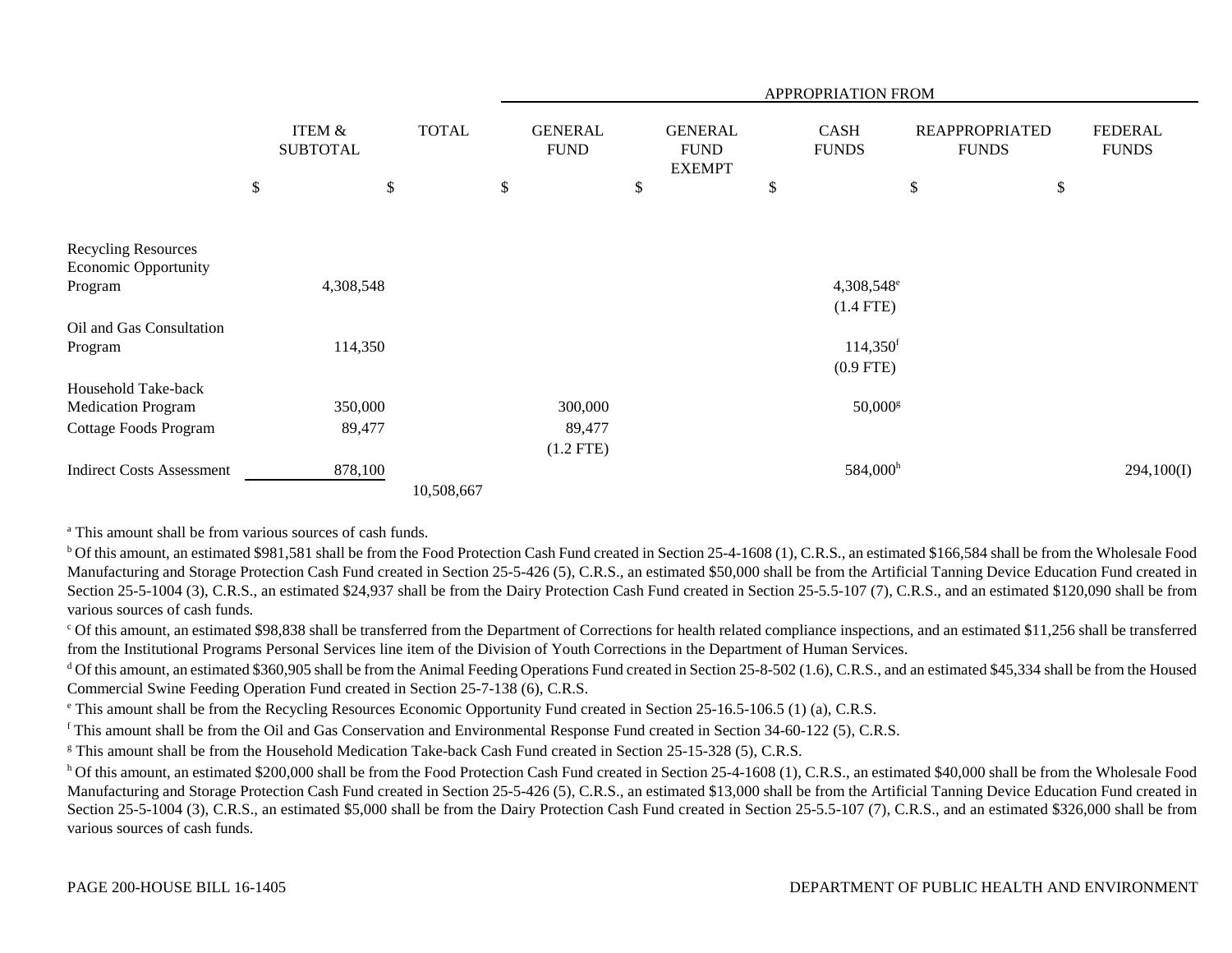|                                                                                                                              |                                      |              |                               | APPROPRIATION FROM |                                                |    |                             |    |                                       |                                |  |  |
|------------------------------------------------------------------------------------------------------------------------------|--------------------------------------|--------------|-------------------------------|--------------------|------------------------------------------------|----|-----------------------------|----|---------------------------------------|--------------------------------|--|--|
|                                                                                                                              | <b>ITEM &amp;</b><br><b>SUBTOTAL</b> | <b>TOTAL</b> | <b>GENERAL</b><br><b>FUND</b> |                    | <b>GENERAL</b><br><b>FUND</b><br><b>EXEMPT</b> |    | <b>CASH</b><br><b>FUNDS</b> |    | <b>REAPPROPRIATED</b><br><b>FUNDS</b> | <b>FEDERAL</b><br><b>FUNDS</b> |  |  |
|                                                                                                                              | $\$$                                 | \$           | \$                            | \$                 |                                                | \$ |                             | \$ | \$                                    |                                |  |  |
|                                                                                                                              |                                      |              |                               |                    |                                                |    |                             |    |                                       |                                |  |  |
| (8) DISEASE CONTROL AND ENVIRONMENTAL EPIDEMIOLOGY DIVISION<br>(A) Administration, General Disease Control, and Surveillance |                                      |              |                               |                    |                                                |    |                             |    |                                       |                                |  |  |
| Program Costs                                                                                                                | 2,856,550<br>$(33.9$ FTE)            |              | 1,303,062                     |                    |                                                |    |                             |    |                                       | 1,553,488(I)                   |  |  |
| <b>Immunization Personal</b>                                                                                                 |                                      |              |                               |                    |                                                |    |                             |    |                                       |                                |  |  |
| Services                                                                                                                     | 4,075,604<br>$(25.3$ FTE)            |              | 1,289,604                     |                    |                                                |    |                             |    |                                       | 2,786,000(I)                   |  |  |
| <b>Immunization Operating</b>                                                                                                |                                      |              |                               |                    |                                                |    |                             |    |                                       |                                |  |  |
| Expenses<br>Appropriation from the<br>Tobacco Tax Cash Fund to                                                               | 50,280,772                           |              | 937,468                       |                    | 432,590 <sup>a</sup>                           |    | 860,714 <sup>b</sup>        |    |                                       | 48,050,000(I)                  |  |  |
| the General Fund                                                                                                             | 432,590                              |              |                               |                    |                                                |    | $432,590^{\circ}$           |    |                                       |                                |  |  |
| <b>Federal Grants</b>                                                                                                        | 1,333,092                            |              |                               |                    |                                                |    |                             |    |                                       | 1,333,092(I)<br>$(9.2$ FTE)    |  |  |
| <b>Indirect Cost Assessment</b>                                                                                              | 3,328,700                            |              |                               |                    |                                                |    | $33,000$ <sup>d</sup>       |    |                                       | 3,295,700(I)                   |  |  |
|                                                                                                                              | 62,307,308                           |              |                               |                    |                                                |    |                             |    |                                       |                                |  |  |

<sup>a</sup> This amount shall be from revenues from the imposition of additional state cigarette and tobacco taxes which are appropriated to the General Fund pursuant to Section 21 (5) (e) of Article X of the State Constitution. This amount is not subject to the limitation on state fiscal year spending imposed by Section 20 of Article X of the State Constitution. This amount is also not subject to the statutory limitation on General Fund appropriations growth or any other spending limitation existing in law pursuant to Section 21 (8) of Article X of the State Constitution.

<sup>b</sup> This amount shall be from the Supplemental Tobacco Litigation Settlement Moneys Account of the Colorado Immunization Fund created in Section 25-4-2301, C.R.S., which is received as a damage award and, as such, does not constitute fiscal year spending for the purposes of Section 20 of Article X of the State Constitution.

<sup>c</sup> This amount shall be from the Tobacco Tax Cash Fund created in Section 24-22-117 (1) (a), C.R.S., which is received under the provisions of Section 21 (4) of Article X of the State Constitution and, as such, does not constitute fiscal year spending for the purposes of Section 20 of Article X of the State Constitution.

<sup>d</sup> These amounts shall be from various sources of cash funds.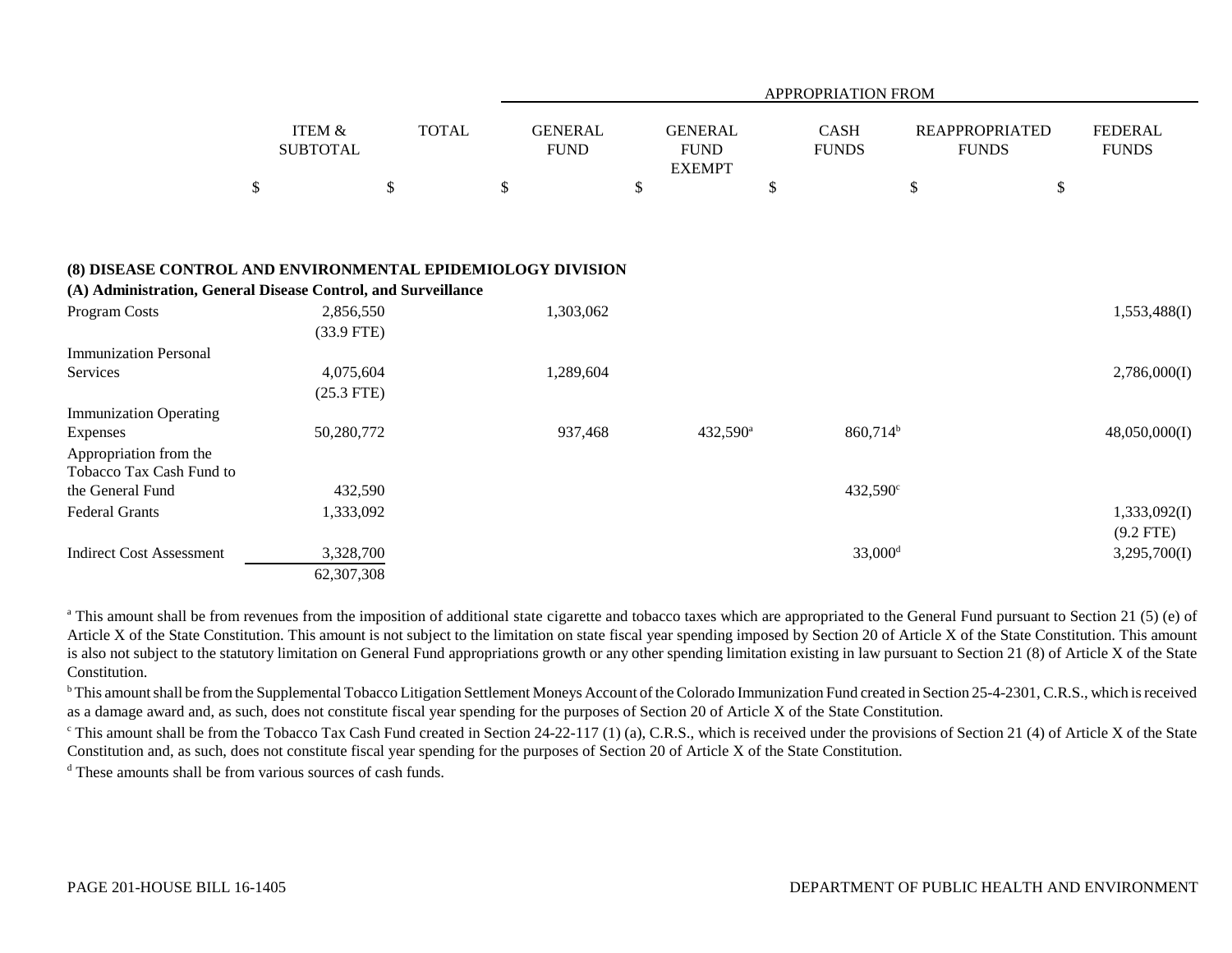|                                                                             |                                              |                                           | <b>APPROPRIATION FROM</b>           |                                                      |                                             |                                               |                                        |  |  |  |  |  |
|-----------------------------------------------------------------------------|----------------------------------------------|-------------------------------------------|-------------------------------------|------------------------------------------------------|---------------------------------------------|-----------------------------------------------|----------------------------------------|--|--|--|--|--|
|                                                                             | <b>ITEM &amp;</b><br><b>SUBTOTAL</b><br>$\$$ | <b>TOTAL</b><br>$\boldsymbol{\mathsf{S}}$ | <b>GENERAL</b><br><b>FUND</b><br>\$ | <b>GENERAL</b><br><b>FUND</b><br><b>EXEMPT</b><br>\$ | <b>CASH</b><br><b>FUNDS</b><br>$\mathbb{S}$ | <b>REAPPROPRIATED</b><br><b>FUNDS</b><br>$\$$ | <b>FEDERAL</b><br><b>FUNDS</b><br>$\$$ |  |  |  |  |  |
| (B) Special Purpose Disease Control Programs<br><b>Sexually Transmitted</b> |                                              |                                           |                                     |                                                      |                                             |                                               |                                        |  |  |  |  |  |
| Infections, HIV and AIDS                                                    |                                              |                                           |                                     |                                                      |                                             |                                               |                                        |  |  |  |  |  |
| <b>Personal Services</b>                                                    | 3,247,911                                    |                                           |                                     |                                                      | $94,236^a$                                  |                                               | 3,153,675(I)                           |  |  |  |  |  |
|                                                                             |                                              |                                           |                                     |                                                      | $(1.0$ FTE)                                 |                                               | $(38.9$ FTE)                           |  |  |  |  |  |
| <b>Sexually Transmitted</b><br>Infections, HIV and AIDS                     |                                              |                                           |                                     |                                                      |                                             |                                               |                                        |  |  |  |  |  |
| <b>Operating Expenses</b>                                                   | 3,651,329                                    |                                           |                                     |                                                      | 1,952,429 <sup>a</sup>                      |                                               | 1,698,900(I)                           |  |  |  |  |  |
| Ryan White Act Personal                                                     |                                              |                                           |                                     |                                                      |                                             |                                               |                                        |  |  |  |  |  |
| Services                                                                    | 2,129,818                                    |                                           | 22,018                              |                                                      |                                             |                                               | 2,107,800(I)                           |  |  |  |  |  |
|                                                                             | $(10.2$ FTE)                                 |                                           |                                     |                                                      |                                             |                                               |                                        |  |  |  |  |  |
| Ryan White Act Operating                                                    |                                              |                                           |                                     |                                                      |                                             |                                               |                                        |  |  |  |  |  |
| Expenses                                                                    | 20,986,399                                   |                                           | 1,451,065                           |                                                      | 3,983,234 <sup>b</sup>                      |                                               | 15,552,100(I)                          |  |  |  |  |  |
| Tuberculosis Control and                                                    |                                              |                                           |                                     |                                                      |                                             |                                               |                                        |  |  |  |  |  |
| <b>Treatment Personal</b>                                                   |                                              |                                           |                                     |                                                      |                                             |                                               |                                        |  |  |  |  |  |
| Services                                                                    | 902,009                                      |                                           | 122,609                             |                                                      |                                             |                                               | 779,400(I)                             |  |  |  |  |  |
|                                                                             | $(13.1$ FTE)                                 |                                           |                                     |                                                      |                                             |                                               |                                        |  |  |  |  |  |
| Tuberculosis Control and<br><b>Treatment Operating</b>                      |                                              |                                           |                                     |                                                      |                                             |                                               |                                        |  |  |  |  |  |
| Expenses                                                                    | 1,500,461                                    |                                           | 1,188,761                           |                                                      |                                             |                                               | 311,700(I)                             |  |  |  |  |  |
|                                                                             | 32,417,927                                   |                                           |                                     |                                                      |                                             |                                               |                                        |  |  |  |  |  |

<sup>a</sup> These amounts shall be from the AIDS and HIV Prevention Fund created in Section 25-4-1415 (1), C.R.S., which are received as damage awards and, as such, do not constitute fiscal year spending for the purposes of Section 20 of Article X of the State Constitution.

<sup>b</sup> Of this amount, \$3,383,234 shall be from the Drug Assistance Program Fund created in Section 25-4-1411 (6) (a), C.R.S. and \$600,000(I) shall be from gifts, grants, and donations. The amounts from the Drug Assistance Program Fund are received as damage awards and, as such do not constitute fiscal year spending for the purposes of Section 20 of Article X of the State Constitution.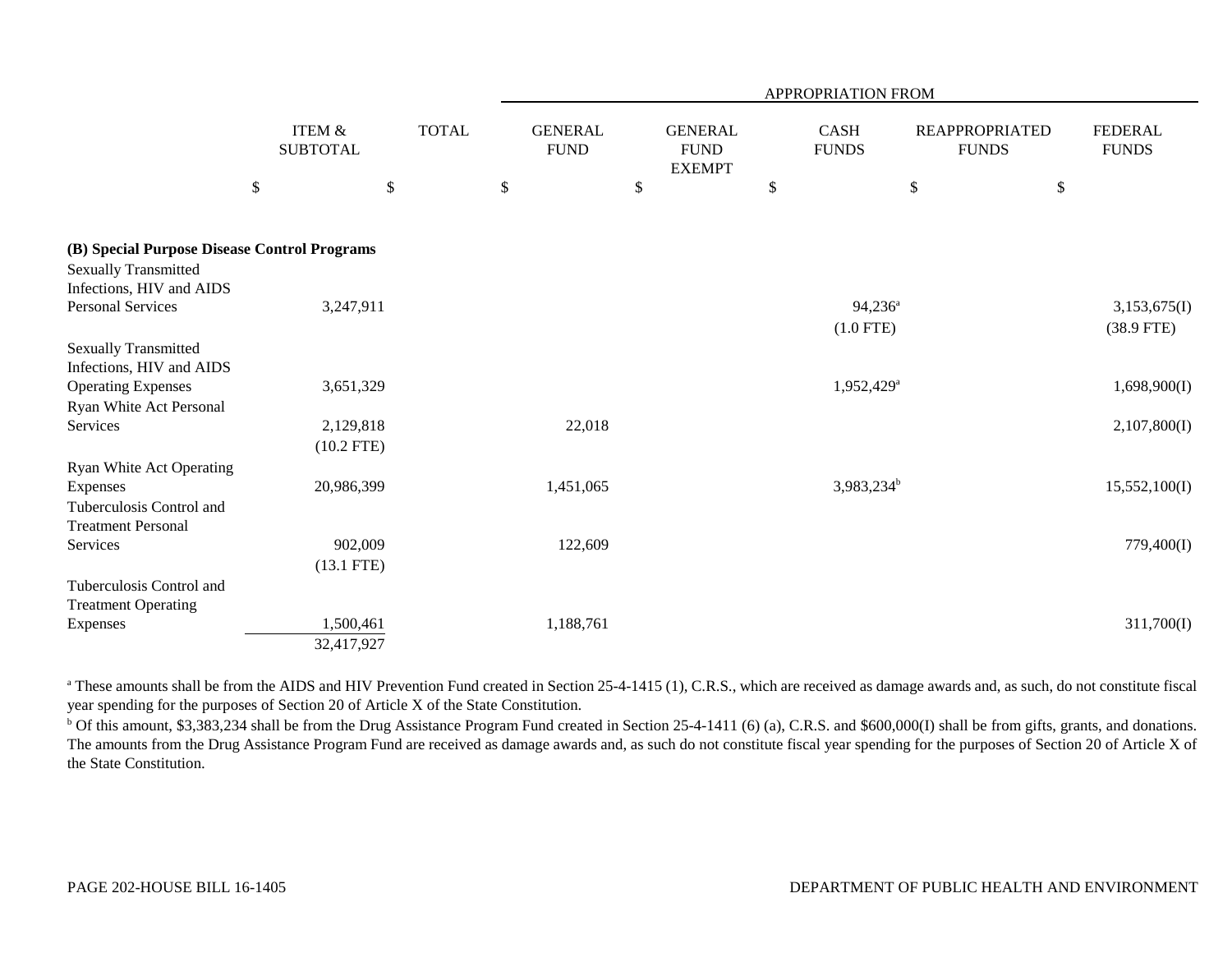|                                                                                                                                   |                                      |      |              |                               |                                                | APPROPRIATION FROM                        |      |                                       |                           |
|-----------------------------------------------------------------------------------------------------------------------------------|--------------------------------------|------|--------------|-------------------------------|------------------------------------------------|-------------------------------------------|------|---------------------------------------|---------------------------|
|                                                                                                                                   | <b>ITEM &amp;</b><br><b>SUBTOTAL</b> |      | <b>TOTAL</b> | <b>GENERAL</b><br><b>FUND</b> | <b>GENERAL</b><br><b>FUND</b><br><b>EXEMPT</b> | CASH<br><b>FUNDS</b>                      |      | <b>REAPPROPRIATED</b><br><b>FUNDS</b> | FEDERAL<br><b>FUNDS</b>   |
|                                                                                                                                   | $\$$                                 | $\$$ |              | \$                            | \$                                             | \$                                        | $\$$ | $\$$                                  |                           |
| (C) Environmental Epidemiology<br>Cannabis Health<br>Environmental and<br>Epidemiological Training,<br>Outreach, and Surveillance | 320,388                              |      |              |                               |                                                | 320,388 <sup>a</sup>                      |      |                                       |                           |
| Oil and Gas Health<br>Activities                                                                                                  | 502,771                              |      |              |                               |                                                | $(4.0$ FTE)<br>$293,699^b$<br>$(3.2$ FTE) |      | 209,072 <sup>c</sup>                  |                           |
| Marijuana Retail Research<br>Grants<br>Environmental                                                                              | 343,622                              |      |              |                               |                                                | $343,622^{\rm a}$<br>$(0.3$ FTE)          |      |                                       |                           |
| Epidemiology Federal<br>Grants                                                                                                    | 683,103<br>1,849,884                 |      |              |                               |                                                |                                           |      |                                       | 683,103(I)<br>$(5.8$ FTE) |

<sup>a</sup> These amounts shall be from the Marijuana Tax Cash Fund created in Section 39-28.8-501 (1), C.R.S.

<sup>b</sup> This amount shall be from the Oil and Gas Conservation and Environmental Response Fund created in Section 34-60-122 (5), C.R.S.

c This amount shall be transferred from the Operating Expenses line item appropriation in the Technical Services subdivision of the Air Pollution Control Division of this department.

96,575,119

# **(9) PREVENTION SERVICES DIVISION**

| (A) Administration |           |             |                   |                         |              |
|--------------------|-----------|-------------|-------------------|-------------------------|--------------|
| Administration     | 2,666,055 | 397,608     | $611,228^{\rm a}$ | $15{,}020^{\mathrm{t}}$ | 1,642,199(1) |
|                    |           | $(6.2$ FTE) | $(9.4$ FTE)       |                         | 16.1 FTE     |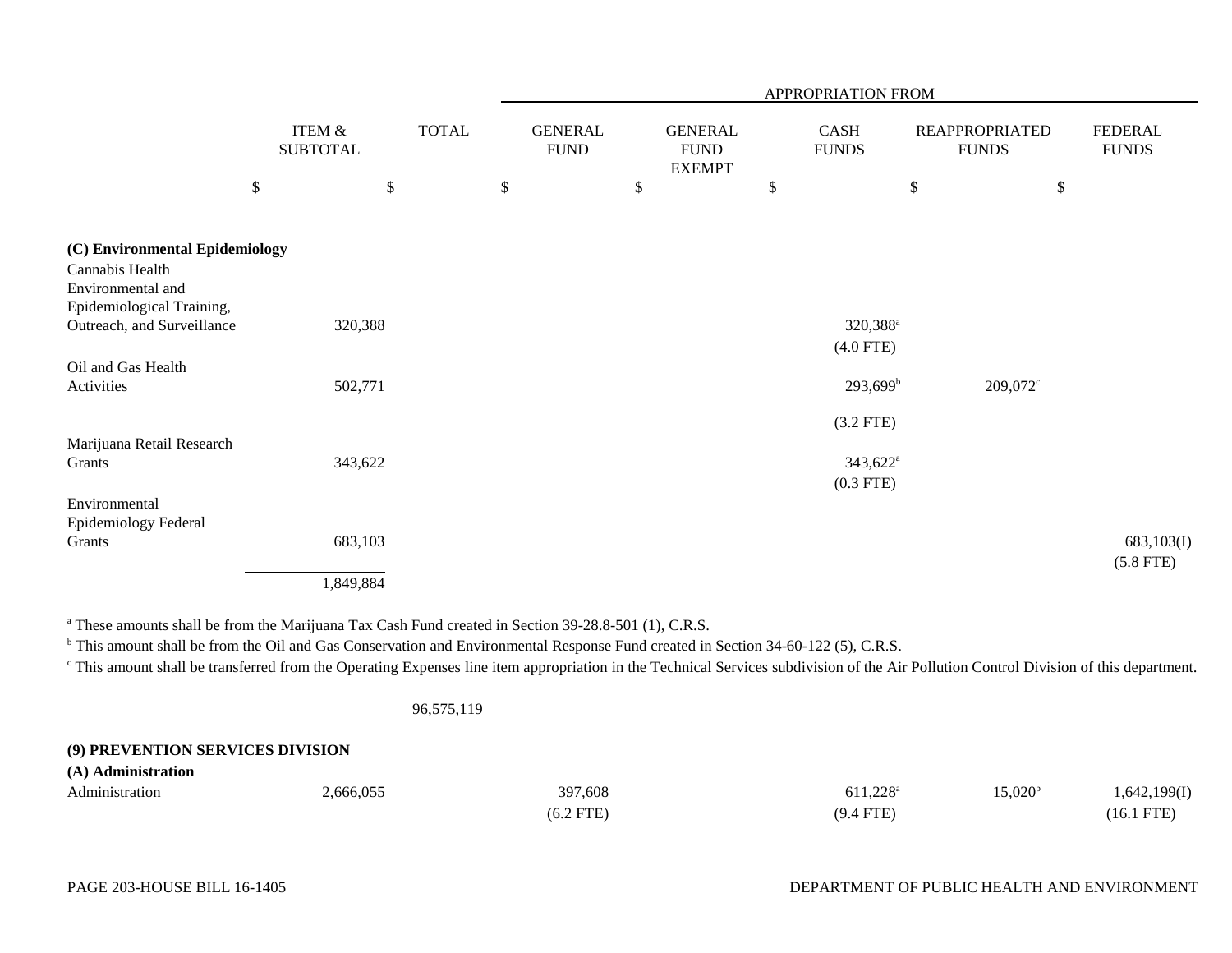|                                                          |                                   |    |  | <b>APPROPRIATION FROM</b>     |    |                                                |   |                             |                                       |    |                                |  |  |
|----------------------------------------------------------|-----------------------------------|----|--|-------------------------------|----|------------------------------------------------|---|-----------------------------|---------------------------------------|----|--------------------------------|--|--|
|                                                          | ITEM &<br><b>SUBTOTAL</b>         |    |  | <b>GENERAL</b><br><b>FUND</b> |    | <b>GENERAL</b><br><b>FUND</b><br><b>EXEMPT</b> |   | <b>CASH</b><br><b>FUNDS</b> | <b>REAPPROPRIATED</b><br><b>FUNDS</b> |    | <b>FEDERAL</b><br><b>FUNDS</b> |  |  |
|                                                          | \$                                | \$ |  | \$                            | \$ |                                                | ◡ |                             | \$                                    | \$ |                                |  |  |
| <b>Transfer to Colorado</b><br>Commission on Affordable  |                                   |    |  |                               |    |                                                |   |                             |                                       |    |                                |  |  |
| Health Care Cash Fund<br><b>Indirect Cost Assessment</b> | 177,755<br>4,732,800<br>7,576,610 |    |  | 177,755                       |    |                                                |   | $1,255,000^{\circ}$         |                                       |    | 3,477,800(I)                   |  |  |

<sup>a</sup> Of this amount, an estimated \$89,550 shall be from the Marijuana Tax Cash Fund created in Section 39-28.8-501 (1), C.R.S., \$30,090 shall be from the Colorado Health Services Corps Fund created in Section 25-1.5-506 (1), C.R.S., \$9,196 shall be the Visa Waiver Program Fund created in Section 25-1.5-405, C.R.S., and an estimated \$482,392 shall be from various sources of cash funds.

<sup>b</sup> This amount shall be from various sources of reappropriated funds.

c This amount shall be from various sources of cash funds.

|  |  |  | (B) Chronic Disease Prevention Programs |  |
|--|--|--|-----------------------------------------|--|
|--|--|--|-----------------------------------------|--|

| Transfer to the Health            |             |                          |              |
|-----------------------------------|-------------|--------------------------|--------------|
| Disparities Grant Program         |             |                          |              |
| Fund <sup>83</sup>                | 3,460,720   | $3,460,720$ <sup>a</sup> |              |
| Chronic Disease and Cancer        |             |                          |              |
| <b>Prevention Grants</b>          | 5,808,400   |                          | 5,808,400(I) |
|                                   |             |                          | $(37.3$ FTE) |
| <b>Breast and Cervical Cancer</b> |             |                          |              |
| Screening                         | 7,133,314   | 4,479,414 <sup>a</sup>   | 2,653,900(I) |
|                                   | $(7.2$ FTE) |                          |              |
| Cancer, Cardiovascular            |             |                          |              |
| Disease, and Chronic              |             |                          |              |
| <b>Pulmonary Disease</b>          |             |                          |              |
| Program Administration            | 563,165     | 563,165 <sup>a</sup>     |              |
|                                   |             | $(6.7$ FTE)              |              |
| Cancer, Cardiovascular            |             |                          |              |
| Disease, and Chronic              |             |                          |              |
| <b>Pulmonary Disease Grants</b>   | 22,150,816  | $22,150,816^a$           |              |
|                                   |             |                          |              |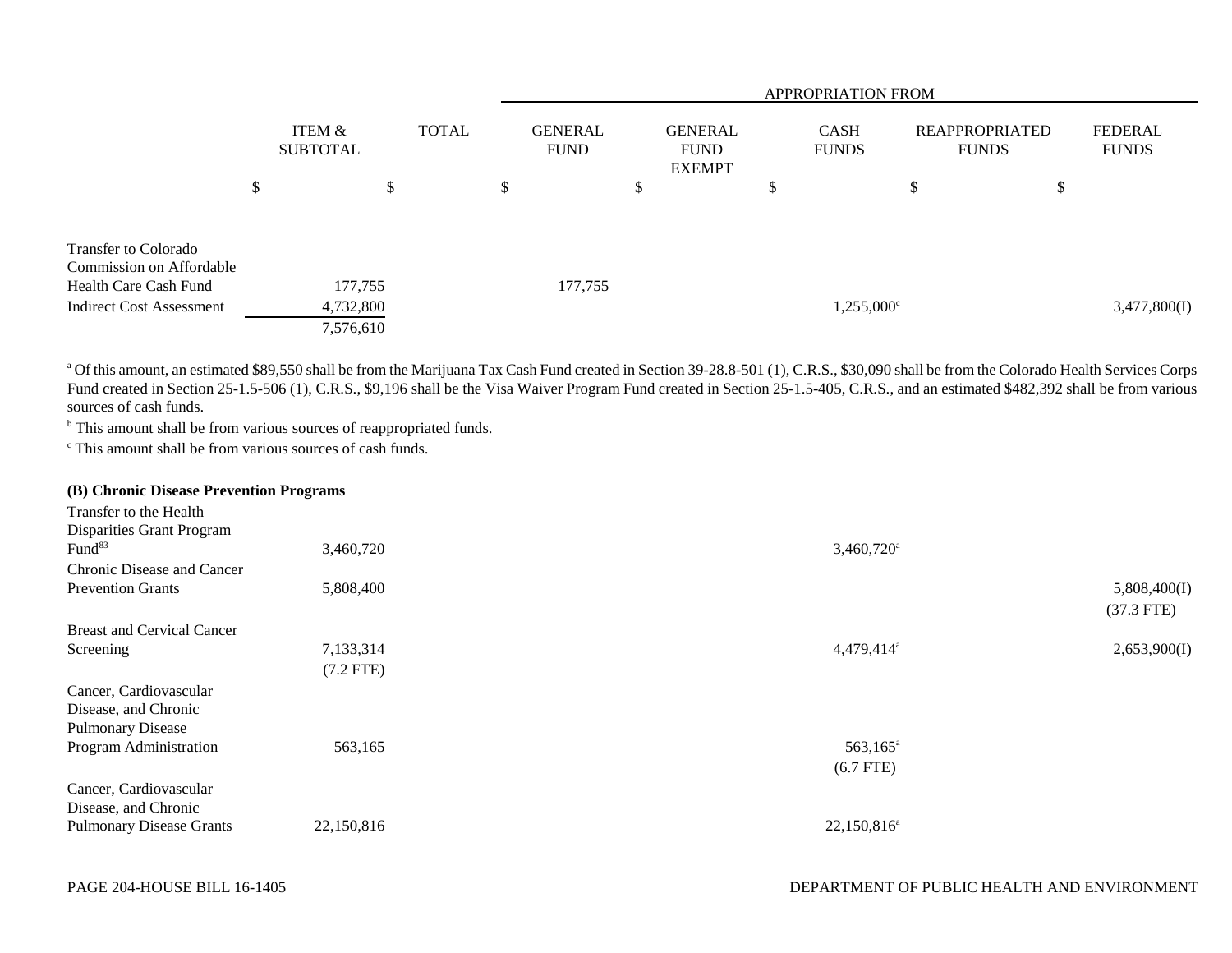|                                                 |      |                                      |              | APPROPRIATION FROM            |    |                                                |    |                                     |    |                                       |                                |  |  |
|-------------------------------------------------|------|--------------------------------------|--------------|-------------------------------|----|------------------------------------------------|----|-------------------------------------|----|---------------------------------------|--------------------------------|--|--|
|                                                 |      | <b>ITEM &amp;</b><br><b>SUBTOTAL</b> | <b>TOTAL</b> | <b>GENERAL</b><br><b>FUND</b> |    | <b>GENERAL</b><br><b>FUND</b><br><b>EXEMPT</b> |    | <b>CASH</b><br><b>FUNDS</b>         |    | <b>REAPPROPRIATED</b><br><b>FUNDS</b> | <b>FEDERAL</b><br><b>FUNDS</b> |  |  |
|                                                 | $\$$ | \$                                   |              | \$                            | \$ |                                                | \$ |                                     | \$ | \$                                    |                                |  |  |
|                                                 |      |                                      |              |                               |    |                                                |    |                                     |    |                                       |                                |  |  |
| Tobacco Education,<br>Prevention, and Cessation |      |                                      |              |                               |    |                                                |    |                                     |    |                                       |                                |  |  |
| Program Administration                          |      | 550,521                              |              |                               |    |                                                |    | 550,521 <sup>b</sup><br>$(6.9$ FTE) |    |                                       |                                |  |  |
| Tobacco Education,<br>Prevention, and Cessation |      |                                      |              |                               |    |                                                |    |                                     |    |                                       |                                |  |  |
| Grants                                          |      | 23,891,386                           |              |                               |    |                                                |    | $22,605,660^{\circ}$                |    | 1,285,726 <sup>c</sup>                |                                |  |  |
| Oral Health Programs                            |      | 1,333,472                            |              | 266,403                       |    |                                                |    | $189,469$ <sup>d</sup>              |    |                                       | 877,600(I)                     |  |  |
|                                                 |      | $(4.1$ FTE)                          |              |                               |    |                                                |    |                                     |    |                                       |                                |  |  |
| Marijuana Education                             |      |                                      |              |                               |    |                                                |    |                                     |    |                                       |                                |  |  |
| Campaign                                        |      | 7,025,000                            |              |                               |    |                                                |    | $7,025,000^{\circ}$<br>$(3.7$ FTE)  |    |                                       |                                |  |  |
|                                                 |      | 71,916,794                           |              |                               |    |                                                |    |                                     |    |                                       |                                |  |  |

<sup>a</sup> These amounts shall be from the Prevention, Early Detection, and Treatment Fund created in Section 24-22-117 (2) (d) (I), C.R.S., which consists of revenues from additional state cigarette and tobacco taxes imposed pursuant to Section 21 of Article X of the State Constitution. These amounts are received under the provisions of Section 21 (4) of Article X of the State Constitution and, as such, do not constitute fiscal year spending for the purposes of Section 20 of Article X of the State Constitution.

<sup>b</sup> These amounts shall be from the Tobacco Education Programs Fund created in Section 24-22-117 (2) (c) (I), C.R.S., which consists of revenues from additional state cigarette and tobacco taxes imposed pursuant to Section 21 of Article X of the State Constitution, and, as such, do not constitute fiscal year spending for the purposes of Section 20 of Article X of the State Constitution.

c This amount shall be from Medicaid funds transferred from the Medical and Long-Term Care Services for Medicaid Eligible Individuals line item in the Department of Health Care Policy and Financing.

<sup>d</sup> This amount shall be from the State Dental Loan Repayment Fund created in Section 25-23-104 (1), C.R.S., which is received as a damage award and, as such, does not constitute fiscal year spending for the purposes of Section 20 of Article X of the State Constitution.

e This amount shall be from the Marijuana Tax Cash Fund created in Section 39-28.8-501 (1), C.R.S.

| (C) Primary Care Office | 2,760,892 | 1,874,251 | $258,141^{\circ}$ | 628,500(I) |
|-------------------------|-----------|-----------|-------------------|------------|
|                         | (3.4 FTE) |           |                   |            |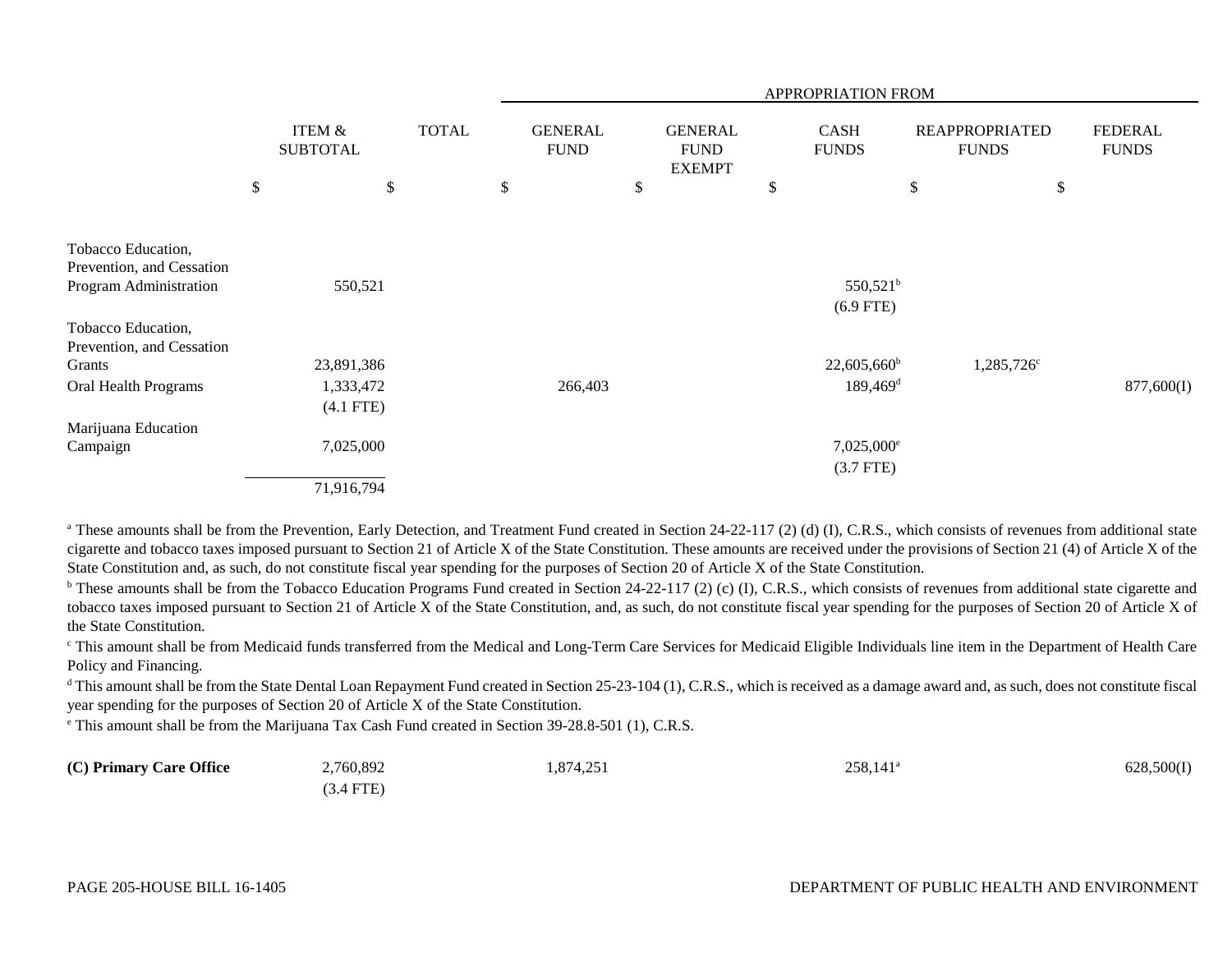|                 |       |                | APPROPRIATION FROM           |              |                       |                |  |  |  |  |  |
|-----------------|-------|----------------|------------------------------|--------------|-----------------------|----------------|--|--|--|--|--|
|                 |       |                |                              |              |                       |                |  |  |  |  |  |
| ITEM &          | TOTAL | <b>GENERAL</b> | <b>GENERAL</b>               | <b>CASH</b>  | <b>REAPPROPRIATED</b> | <b>FEDERAL</b> |  |  |  |  |  |
| <b>SUBTOTAL</b> |       | <b>FUND</b>    | <b>FUND</b><br><b>EXEMPT</b> | <b>FUNDS</b> | <b>FUNDS</b>          | <b>FUNDS</b>   |  |  |  |  |  |
| Φ<br>◡          |       |                |                              |              |                       |                |  |  |  |  |  |

<sup>a</sup> Of this amount, \$219,910 shall be from the Colorado Health Services Corps Fund created in Section 25-1.5-506 (1), C.R.S., and \$38,231 shall be from the Visa Waiver Program Fund created in Section 25-1.5-405, C.R.S.

| (D) Family and Community Health                                                   |              |              |               |                        |
|-----------------------------------------------------------------------------------|--------------|--------------|---------------|------------------------|
| (1) Women's Health                                                                |              |              |               |                        |
| Family Planning Program                                                           |              |              |               |                        |
| Administration <sup>84</sup>                                                      | 1,543,445    | 359,375      |               | 1,184,070(I)           |
|                                                                                   | $(9.9$ FTE)  |              |               |                        |
| <b>Family Planning Purchase</b>                                                   |              |              |               |                        |
| of Services <sup>84</sup>                                                         | 7,323,361    | 3,734,461    |               | 3,588,900(I)           |
| Family Planning Federal                                                           |              |              |               |                        |
| Grants <sup>84</sup>                                                              | 184,300      |              |               | 184,300(I)             |
|                                                                                   |              |              |               | $(2.0$ FTE)            |
| Maternal and Child Health                                                         | 4,821,700    |              |               | $4,821,700^a$          |
|                                                                                   |              |              |               | $(9.5$ FTE)            |
|                                                                                   | 13,872,806   |              |               |                        |
|                                                                                   |              |              |               |                        |
| <sup>a</sup> This amount shall be from the Maternal and Child Health Block Grant. |              |              |               |                        |
| (2) Children and Youth Health                                                     |              |              |               |                        |
| Health Care Program for                                                           |              |              |               |                        |
| Children with Special                                                             |              |              |               |                        |
| Needs                                                                             | 1,122,590    | 666,490(M)   |               | $456,100^a$            |
|                                                                                   | $(14.4$ FTE) |              |               |                        |
| Health Care Program for                                                           |              |              |               |                        |
| Children with Special                                                             |              |              |               |                        |
| <b>Needs Purchase of Services</b>                                                 | 3,075,399    | 1,847,899(M) |               | 1,227,500 <sup>a</sup> |
| <b>Genetics Counseling</b>                                                        |              |              |               |                        |
| Program Costs                                                                     | 1,656,195    |              | $1,656,195^b$ |                        |

(1.0 FTE)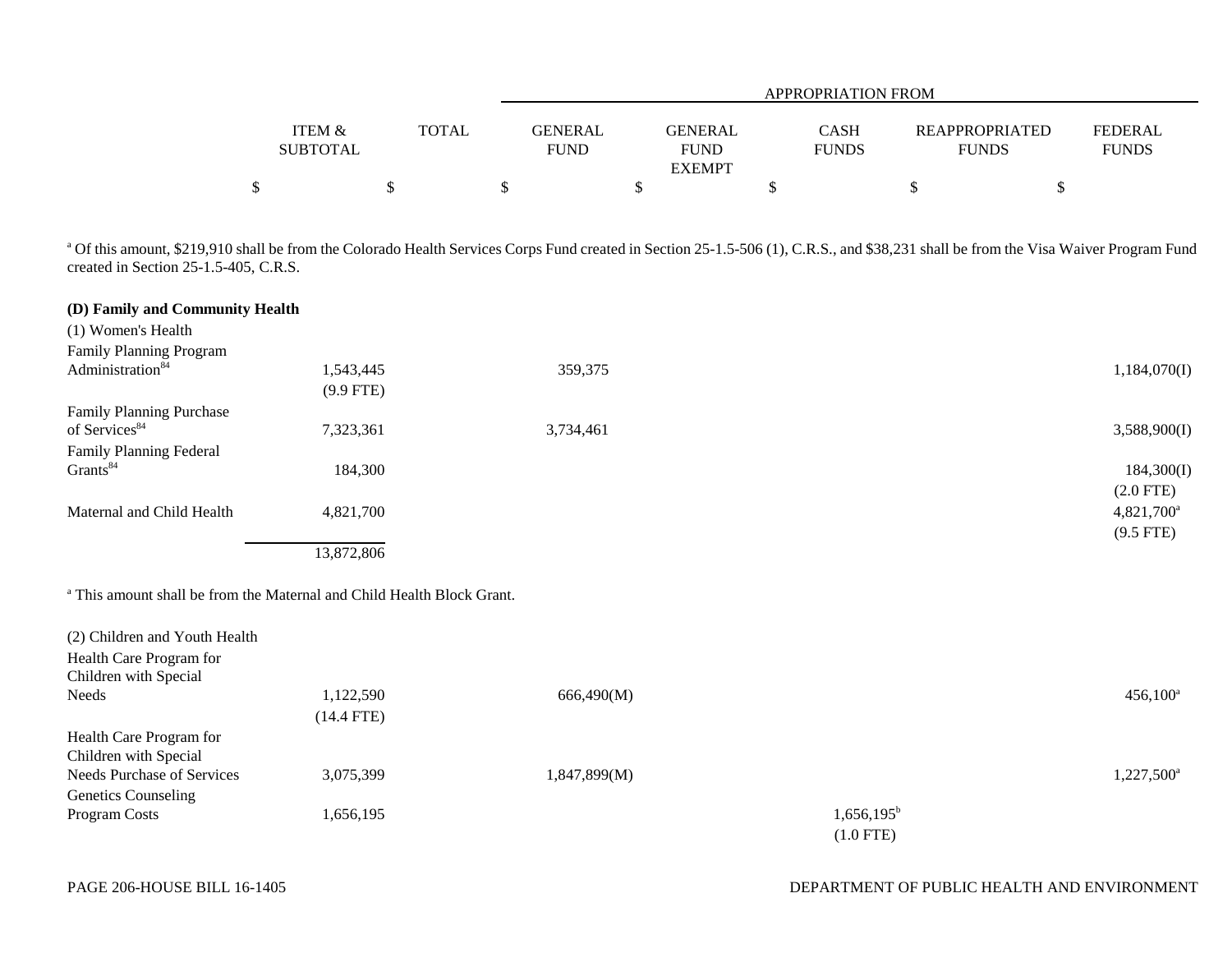|                                                                                                                                                                                                                                                          |                                      |              | <b>APPROPRIATION FROM</b>     |                                                |                                     |                                       |                                |  |  |  |
|----------------------------------------------------------------------------------------------------------------------------------------------------------------------------------------------------------------------------------------------------------|--------------------------------------|--------------|-------------------------------|------------------------------------------------|-------------------------------------|---------------------------------------|--------------------------------|--|--|--|
|                                                                                                                                                                                                                                                          | <b>ITEM &amp;</b><br><b>SUBTOTAL</b> | <b>TOTAL</b> | <b>GENERAL</b><br><b>FUND</b> | <b>GENERAL</b><br><b>FUND</b><br><b>EXEMPT</b> | CASH<br><b>FUNDS</b>                | <b>REAPPROPRIATED</b><br><b>FUNDS</b> | <b>FEDERAL</b><br><b>FUNDS</b> |  |  |  |
| $\$$                                                                                                                                                                                                                                                     | $\mathbb{S}$                         |              | \$                            | \$                                             | \$                                  | $\$$                                  | \$                             |  |  |  |
| School-based Health                                                                                                                                                                                                                                      |                                      |              |                               |                                                |                                     |                                       |                                |  |  |  |
| Centers <sup>85</sup>                                                                                                                                                                                                                                    | 5,000,000                            |              | 5,000,000<br>$(2.4$ FTE)      |                                                |                                     |                                       |                                |  |  |  |
| <b>Child Fatality Prevention</b>                                                                                                                                                                                                                         | 566,149                              |              | 566,149<br>$(2.9$ FTE)        |                                                |                                     |                                       |                                |  |  |  |
| Healthy Kids Colorado                                                                                                                                                                                                                                    | 745,124                              |              |                               |                                                | 745,124 <sup>c</sup>                |                                       |                                |  |  |  |
| Survey                                                                                                                                                                                                                                                   |                                      |              |                               |                                                | $(1.5$ FTE)                         |                                       |                                |  |  |  |
| <b>Federal Grants</b>                                                                                                                                                                                                                                    | 884,604                              |              |                               |                                                |                                     |                                       | 884,604(I)<br>$(7.5$ FTE)      |  |  |  |
|                                                                                                                                                                                                                                                          | 13,050,061                           |              |                               |                                                |                                     |                                       |                                |  |  |  |
| <sup>a</sup> These amounts shall be from the Maternal and Child Health Block Grant.                                                                                                                                                                      |                                      |              |                               |                                                |                                     |                                       |                                |  |  |  |
| <sup>b</sup> This amount shall be from the Newborn Screening and Genetic Counseling Cash Funds created in Section 25-4-1006 (1), C.R.S.<br><sup>c</sup> This amount shall be from the Marijuana Tax Cash Fund created in Section 39-28.8-501 (1), C.R.S. |                                      |              |                               |                                                |                                     |                                       |                                |  |  |  |
| (3) Injury and Violence Prevention - Mental Health Promotion                                                                                                                                                                                             |                                      |              |                               |                                                |                                     |                                       |                                |  |  |  |
| <b>Suicide Prevention</b>                                                                                                                                                                                                                                | 539,007                              |              | 539,007                       |                                                |                                     |                                       |                                |  |  |  |
| <b>Injury Prevention</b>                                                                                                                                                                                                                                 | 1,679,900                            |              | $(2.6$ FTE)                   |                                                |                                     |                                       | 1,679,900(I)<br>$(9.4$ FTE)    |  |  |  |
| <b>Substance Abuse</b>                                                                                                                                                                                                                                   |                                      |              |                               |                                                |                                     |                                       |                                |  |  |  |
| <b>Prevention Program Costs</b>                                                                                                                                                                                                                          | 397,612                              |              |                               |                                                | 397,612 <sup>a</sup><br>$(4.5$ FTE) |                                       |                                |  |  |  |
| <b>Substance Abuse</b>                                                                                                                                                                                                                                   |                                      |              |                               |                                                |                                     |                                       |                                |  |  |  |
| <b>Prevention Grants</b>                                                                                                                                                                                                                                 | 6,730,000<br>9,346,519               |              |                               |                                                | $6,730,000^a$                       |                                       |                                |  |  |  |

<sup>a</sup> These amounts are from the Marijuana Tax Cash Fund created in Section 39-28.8-501 (1), C.R.S.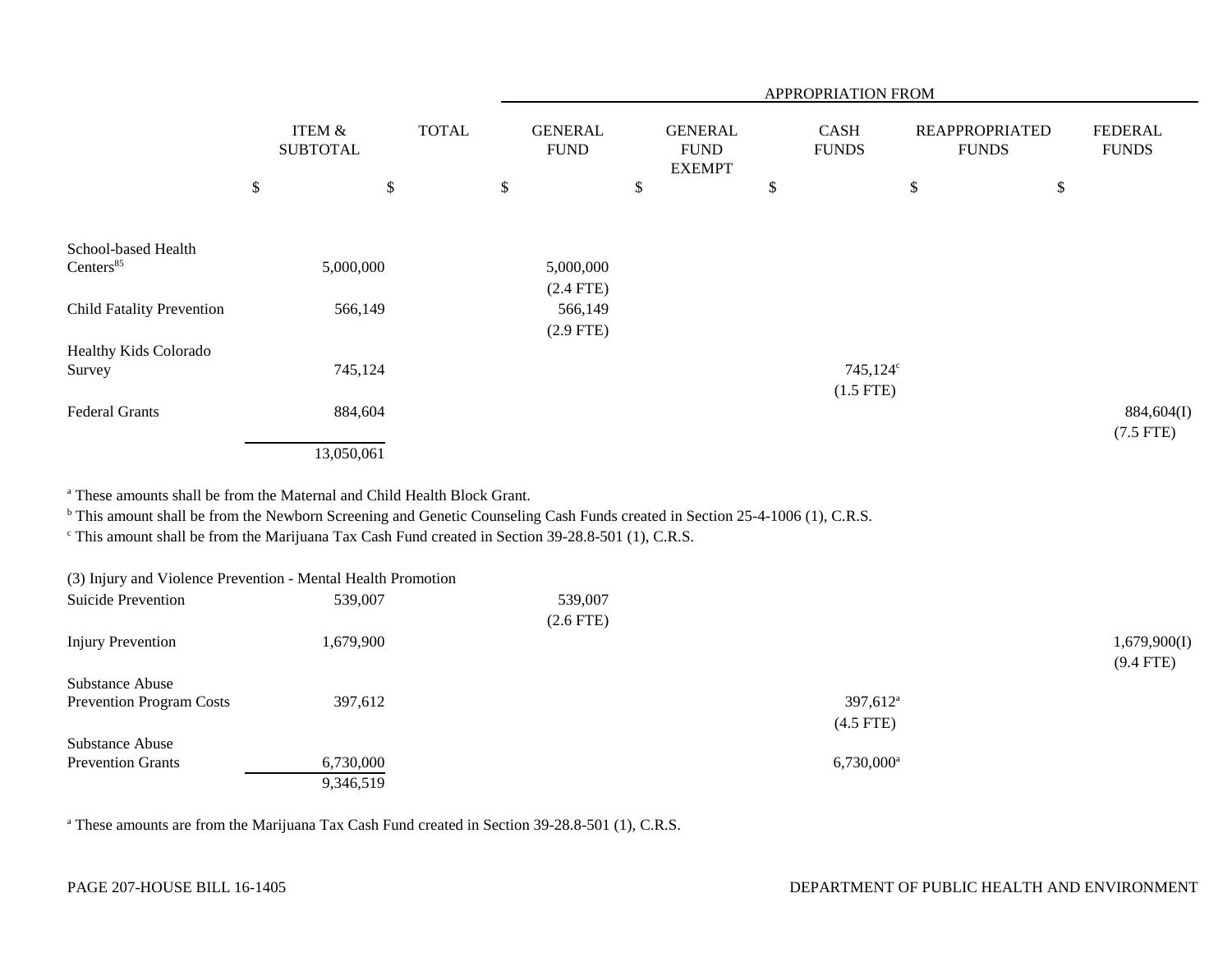|                                                                                             |                           |                                      |              | APPROPRIATION FROM            |      |                                                |    |                             |        |                                       |                                              |
|---------------------------------------------------------------------------------------------|---------------------------|--------------------------------------|--------------|-------------------------------|------|------------------------------------------------|----|-----------------------------|--------|---------------------------------------|----------------------------------------------|
|                                                                                             |                           | <b>ITEM &amp;</b><br><b>SUBTOTAL</b> | <b>TOTAL</b> | <b>GENERAL</b><br><b>FUND</b> |      | <b>GENERAL</b><br><b>FUND</b><br><b>EXEMPT</b> |    | <b>CASH</b><br><b>FUNDS</b> |        | <b>REAPPROPRIATED</b><br><b>FUNDS</b> | <b>FEDERAL</b><br><b>FUNDS</b>               |
|                                                                                             | $\boldsymbol{\mathsf{S}}$ |                                      | \$           | \$                            | $\$$ |                                                | \$ |                             | $\$\,$ | \$                                    |                                              |
| (E) Nutrition Services<br>Women, Infants, and<br>Children Supplemental                      |                           |                                      |              |                               |      |                                                |    |                             |        |                                       |                                              |
| Food Grant                                                                                  |                           | 87,140,100                           |              |                               |      |                                                |    |                             |        |                                       | 87,140,100(I)                                |
| Child and Adult Care Food<br>Program                                                        |                           | 24,628,468                           |              |                               |      |                                                |    |                             |        |                                       | $(16.9$ FTE)<br>24,628,468(I)<br>$(7.8$ FTE) |
|                                                                                             |                           | 111,768,568                          |              |                               |      |                                                |    |                             |        |                                       |                                              |
|                                                                                             |                           |                                      | 230,292,250  |                               |      |                                                |    |                             |        |                                       |                                              |
| (10) HEALTH FACILITIES AND EMERGENCY MEDICAL SERVICES DIVISION<br>(A) Operations Management |                           |                                      |              |                               |      |                                                |    |                             |        |                                       |                                              |
| Administration and<br>Operations                                                            |                           | 2,214,849<br>$(23.5$ FTE)            |              | 64,791                        |      |                                                |    | $2,086,954$ <sup>a</sup>    |        |                                       | 63,104(I)                                    |

<sup>a</sup> Of this amount, an estimated \$750,000 shall be from the Health Facilities General Licensure Cash Fund created in Section 25-3-103.1 (1), C.R.S., an estimated \$350,000 shall be from the Home Care Agency Cash Fund created in Section 25-27.5-105, C.R.S., an estimated \$315,000 shall be from the Emergency Medical Services Account within the Highway Users Tax Fund created in Section 25-3.5-603 (1) (a), C.R.S., an estimated \$250,000 shall be from the Medication Administration Cash Fund created in Section 25-1.5-303 (5) (a), C.R.S., an estimated \$150,000 shall be from the Assisted Living Residence Cash Fund created in Section 25-27-107.5 (1), C.R.S., an estimated \$30,000 shall be from the Statewide Trauma Care System Cash Fund created in Section 25-3.5-705 (2), C.R.S., and an estimated \$241,954 shall be from various sources of cash funds.

| (B) Health Facilities<br>Program<br>Home and Community |                           |        |                          |  |
|--------------------------------------------------------|---------------------------|--------|--------------------------|--|
| Survey                                                 | 1,670,747<br>$(14.4$ FTE) | 74,102 | $1,596,645$ <sup>a</sup> |  |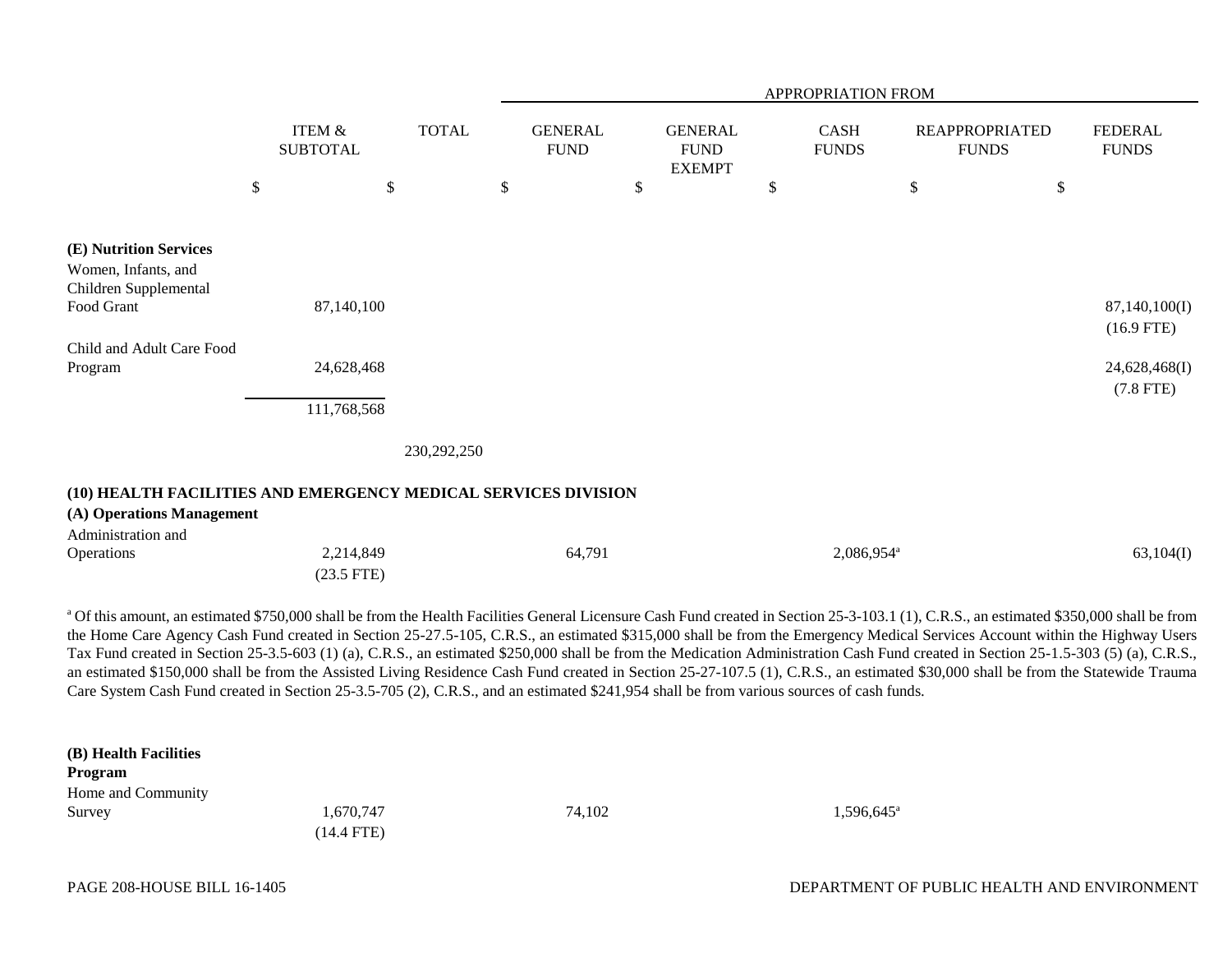|                                |                                      |                                               |    | APPROPRIATION FROM                             |                             |  |                                       |                      |                                |    |                              |
|--------------------------------|--------------------------------------|-----------------------------------------------|----|------------------------------------------------|-----------------------------|--|---------------------------------------|----------------------|--------------------------------|----|------------------------------|
|                                | <b>ITEM &amp;</b><br><b>SUBTOTAL</b> | <b>TOTAL</b><br><b>GENERAL</b><br><b>FUND</b> |    | <b>GENERAL</b><br><b>FUND</b><br><b>EXEMPT</b> | <b>CASH</b><br><b>FUNDS</b> |  | <b>REAPPROPRIATED</b><br><b>FUNDS</b> |                      | <b>FEDERAL</b><br><b>FUNDS</b> |    |                              |
|                                | \$<br>\$                             |                                               | \$ |                                                | \$                          |  | \$                                    |                      | \$                             | \$ |                              |
|                                |                                      |                                               |    |                                                |                             |  |                                       |                      |                                |    |                              |
| <b>Nursing Facility Survey</b> | 539,496<br>$(5.5$ FTE)               |                                               |    | 55,660                                         |                             |  |                                       | 483,836 <sup>a</sup> |                                |    |                              |
| Medicaid/Medicare              |                                      |                                               |    |                                                |                             |  |                                       |                      |                                |    |                              |
| <b>Certification Program</b>   | 8,782,643                            |                                               |    |                                                |                             |  |                                       |                      | $4,745,662^b$<br>$(55.8$ FTE)  |    | 4,036,981(I)<br>$(42.0$ FTE) |
| Transfer to Department of      |                                      |                                               |    |                                                |                             |  |                                       |                      |                                |    |                              |
| Public Safety                  | 767,620                              |                                               |    |                                                |                             |  |                                       |                      | $374,599^b$                    |    | 393,021(I)                   |
|                                | 11,760,506                           |                                               |    |                                                |                             |  |                                       |                      |                                |    |                              |

<sup>a</sup> Of these amounts, an estimated \$803,043 shall be from the Assisted Living Residence Cash Fund created in Section 25-27-107.5 (1), C.R.S., an estimated \$600,000 shall be from the Home Care Agency Cash Fund created in Section 25-27.5-105, C.R.S., an estimated \$523,982 shall be from the Health Facilities General Licensure Cash Fund created in Section 25-3-103.1 (1), C.R.S., an estimated \$20,000 shall be from the Assisted Living Residence Improvement Cash Fund created in Section 25-27-106 (2) (b) (IV) (A), C.R.S., and an estimated \$133,456 shall be from various sources of cash funds.

<sup>b</sup> These amounts shall be from Medicaid funds transferred from the Transfer to Department of Public Health and Environment Facility for Survey and Certification line item in the Department of Health Care Policy and Financing.

#### **(C) Emergency Medical Services**

| State EMS Coordination,         |              |        |                          |            |
|---------------------------------|--------------|--------|--------------------------|------------|
| Planning and Certification      |              |        |                          |            |
| Program                         | 1,323,554    | 43,315 | $1,280,239$ <sup>a</sup> |            |
|                                 | $(10.6$ FTE) |        |                          |            |
| Distributions to Regional       |              |        |                          |            |
| <b>Emergency Medical and</b>    |              |        |                          |            |
| Trauma Councils                 | 1,785,000    |        | 1,785,000 <sup>b</sup>   |            |
| <b>Emergency Medical</b>        |              |        |                          |            |
| <b>Services Provider Grants</b> | 8,443,896    |        | 8,443,896 <sup>b</sup>   |            |
| Trauma Facility                 |              |        |                          |            |
| <b>Designation Program</b>      | 367,262      |        | $367,262^{\circ}$        |            |
|                                 |              |        | $(1.8$ FTE)              |            |
| <b>Federal Grants</b>           | 290,300      |        |                          | 290,300(I) |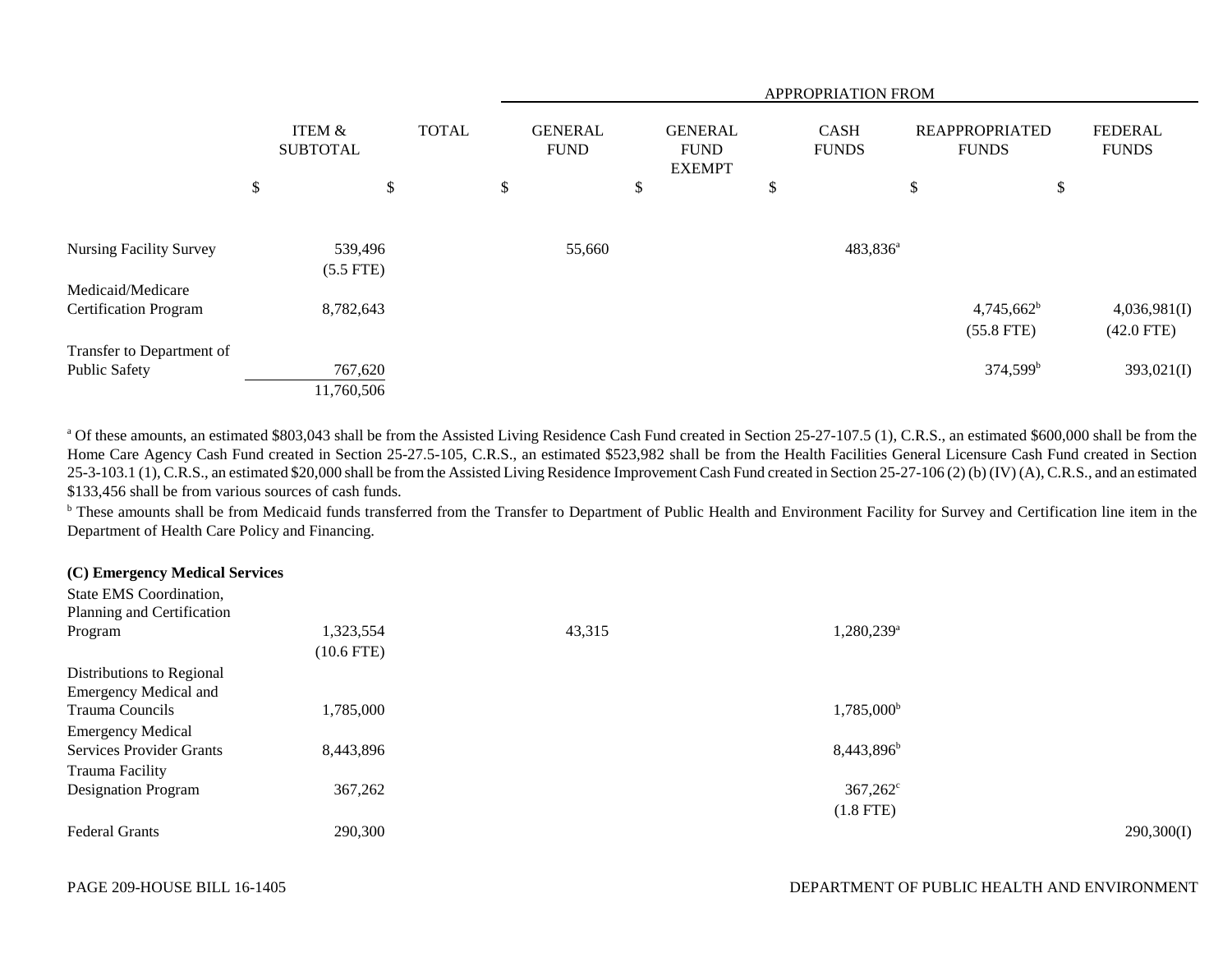|                |   |                           |              | <b>APPROPRIATION FROM</b>     |   |                                                |   |                             |                                |   |                         |
|----------------|---|---------------------------|--------------|-------------------------------|---|------------------------------------------------|---|-----------------------------|--------------------------------|---|-------------------------|
|                |   | ITEM &<br><b>SUBTOTAL</b> | <b>TOTAL</b> | <b>GENERAL</b><br><b>FUND</b> |   | <b>GENERAL</b><br><b>FUND</b><br><b>EXEMPT</b> |   | <b>CASH</b><br><b>FUNDS</b> | REAPPROPRIATED<br><b>FUNDS</b> |   | FEDERAL<br><b>FUNDS</b> |
|                | D | \$                        |              | \$                            | D |                                                | Φ |                             | \$                             | Φ |                         |
| Poison Control |   | 1,658,523<br>13,868,535   |              | 1,535,140                     |   |                                                |   | $123,383^d$                 |                                |   |                         |

<sup>a</sup> Of this amount, an estimated \$1,260,088 shall be from the Emergency Medical Services Account within the Highway Users Tax Fund created in Section 25-3.5-603 (1) (a), C.R.S., and an estimated \$20,151 shall be from the Fixed-wing and Rotary-wing Ambulances Cash Fund created in Section 25-3.5-307 (2) (a), C.R.S.

<sup>b</sup> These amounts shall be from the Emergency Medical Services Account within the Highway Users Tax Fund created in Section 25-3.5-603 (1) (a), C.R.S.

c This amount shall be from the Statewide Trauma Care System Cash Fund created in Section 25-3.5-705 (2), C.R.S.

<sup>d</sup> This amount shall be from the Marijuana Tax Cash Fund created in Section 39-28.8-501 (1), C.R.S.

| (D) Indirect Cost |           |               |                      |              |
|-------------------|-----------|---------------|----------------------|--------------|
| <b>Assessment</b> | 3,405,100 | $1,694,000^a$ | 555,700 <sup>b</sup> | 1,155,400(I) |

<sup>a</sup> This amount shall be from various sources of cash funds.

<sup>b</sup> This amount shall be from Medicaid funds transferred from the Transfer to Department of Public Health and Environment Facility Survey and Certification line item in the Department of Health Care Policy and Financing.

31,248,990

|                                 | (11) OFFICE OF EMERGENCY PREPAREDNESS AND RESPONSE |              |              |
|---------------------------------|----------------------------------------------------|--------------|--------------|
| Administration and Support      | 924,633                                            | 299,297      | 625,336(I)   |
|                                 | $(12.1$ FTE)                                       |              |              |
| <b>Emergency Preparedness</b>   |                                                    |              |              |
| and Response Program            | 14,319,822                                         | 1,076,616(M) | 13,243,206   |
|                                 |                                                    | $(2.1$ FTE)  | $(18.5$ FTE) |
| <b>State Directed Emergency</b> |                                                    |              |              |
| Preparedness and                |                                                    |              |              |
| <b>Responses Activities</b>     | 213,645                                            | 213,645      |              |
|                                 |                                                    | $(2.4$ FTE)  |              |
| <b>Indirect Cost Assessment</b> | 799,400                                            |              | 799,400(I)   |
|                                 | 16,257,500                                         |              |              |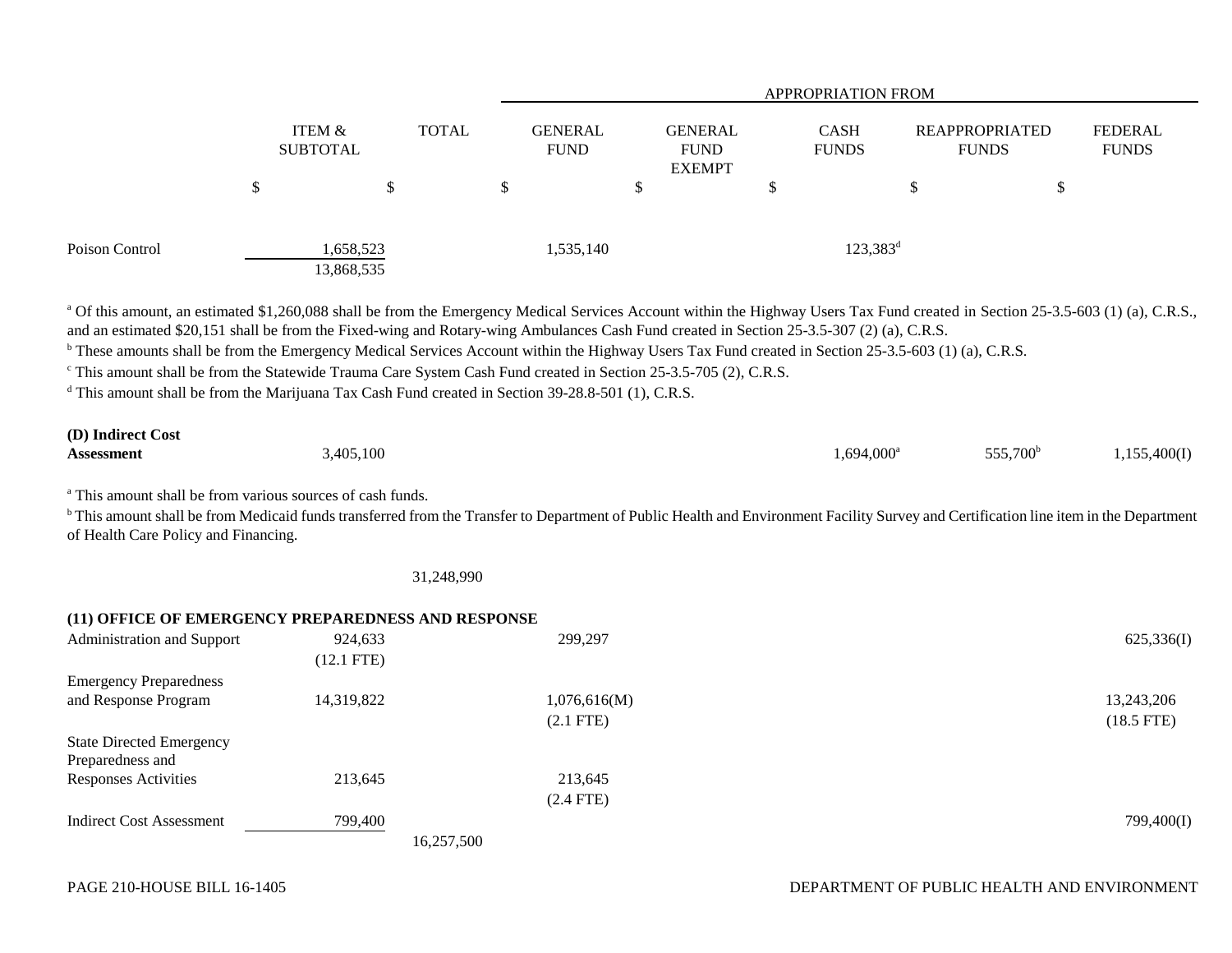|                                                              |                    |               |                               |                                                | <b>APPROPRIATION FROM</b>   |                                       |                         |
|--------------------------------------------------------------|--------------------|---------------|-------------------------------|------------------------------------------------|-----------------------------|---------------------------------------|-------------------------|
|                                                              | ITEM &<br>SUBTOTAL | <b>TOTAL</b>  | <b>GENERAL</b><br><b>FUND</b> | <b>GENERAL</b><br><b>FUND</b><br><b>EXEMPT</b> | <b>CASH</b><br><b>FUNDS</b> | <b>REAPPROPRIATED</b><br><b>FUNDS</b> | FEDERAL<br><b>FUNDS</b> |
|                                                              |                    | ъ             | \$                            |                                                |                             | \$<br>\$                              |                         |
| TOTALS PART XVI<br>(PUBLIC HEALTH AND<br><b>ENVIRONMENT)</b> |                    | \$556,505,747 | \$45,615,393                  | $$432,590^{\circ}$                             | $$180,597,712^b$            | \$41,167,484                          | $$288,692,568^{\circ}$  |

<sup>a</sup> This amount is not subject to the limitation on General Fund appropriations set forth in Section 24-75-201.1, C.R.S., and shall be General Fund Exempt pursuant to Section 24-22-117 (1) (c) (I) (B.5), C.R.S.

 $b$  Of this amount, \$600,000 contains an (I) notation.

 $\degree$  Of this amount, \$268,236,101 contains an (I) notation.

**FOOTNOTES** -- The following statements are referenced to the numbered footnotes throughout section 2.

- 80 Department of Public Health and Environment, Administration and Support, Administration, Leave Payouts -- The Department may use this line item for leave payouts for cash funded and federal funded employees only.
- 81 Department of Public Health and Environment, Water Quality Control Division, Clean Water Program, Water Quality Improvement -- This appropriation remains available until the completion of the project or the close of FY 2018-19, whichever comes first.
- 82 Department of Public Health and Environment, Hazardous Materials and Waste Management Division, Contaminated Site Cleanups and Remediation Programs, Brownfields Cleanup Program -- This appropriation remains available until the completion of the project or the close of FY 2018-19, whichever comes first.
- 83 Department of Public Health and Environment, Prevention Services Division, Chronic Disease Prevention Programs, Transfer to Health Disparities Grant Program Fund - It is the intent of the General Assembly that if actual Amendment 35 tobacco tax revenues are higher than the appropriation set forth in this line item, then the transfer to the Health Disparities Grant Program Fund of 3.2 percent of such tobacco tax revenues will be increased by an amount equal to the difference between such actual tobacco tax revenues and the appropriated amount.
- 84 Department of Public Health and Environment, Prevention Services Division, Family and Community Health, Women's Health, Family Planning Program Administration; Family Planning Purchase of Services; and Family Planning Federal Grants -- Article V, Section 50 of the Colorado Constitution states that "No public funds shall be used by the State of Colorado, its agencies or political subdivisions to pay or otherwise reimburse, either directly or indirectly, any person, agency or facility for the performance of any induced abortion, provided however, that the General Assembly, by specific bill, may authorize and appropriate funds to be used for those medical services necessary to prevent the death of either a pregnant woman or her unborn child under circumstances where every reasonable effort is made to preserve the life of each.".